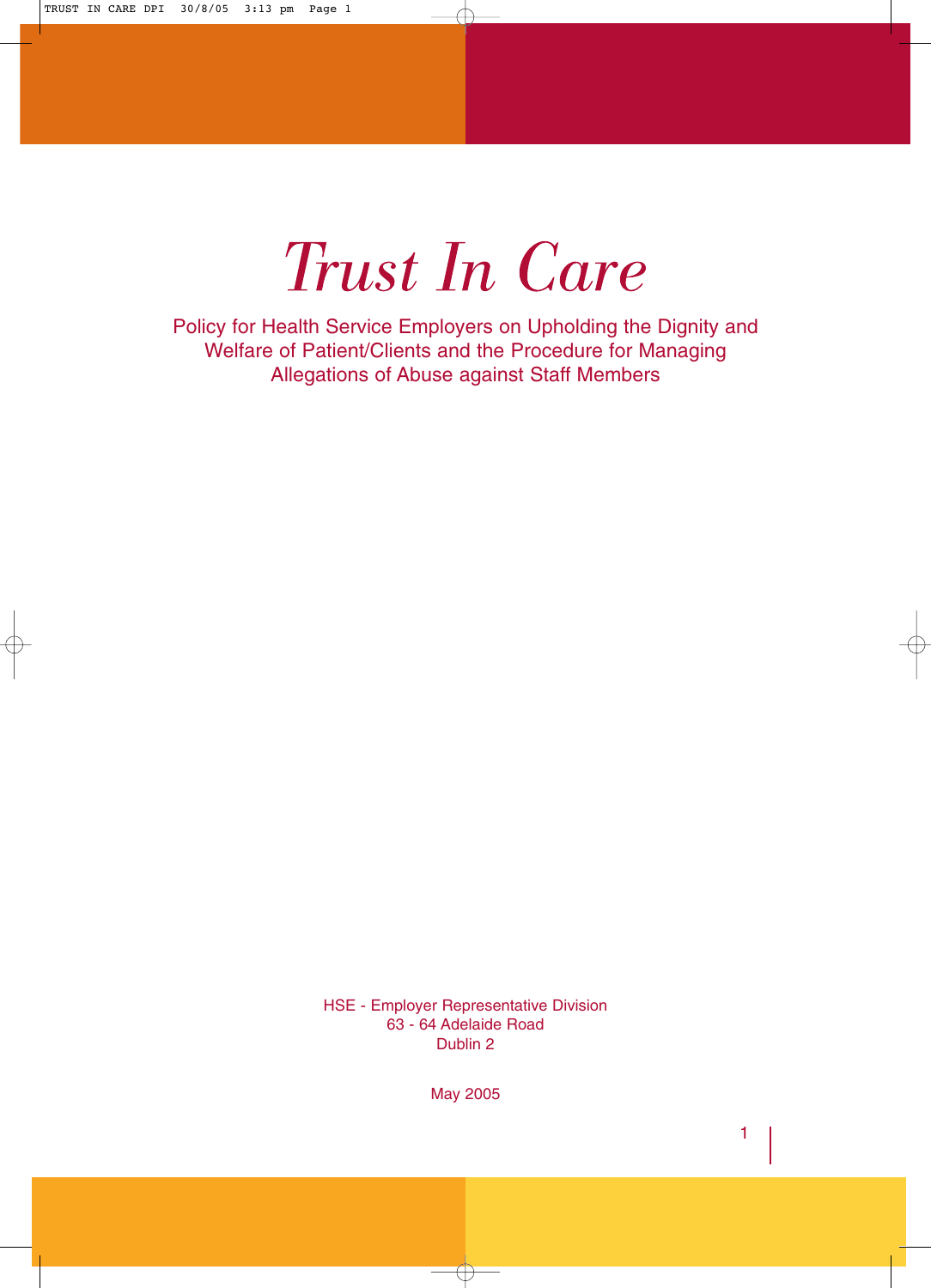# *Table of Contents*

|     | Introduction<br><b>Terms of Reference</b>                                          | Approach of the Working Group                                                                                                                                                                                                                                        | $\frac{3}{3}$<br>$\overline{4}$ |
|-----|------------------------------------------------------------------------------------|----------------------------------------------------------------------------------------------------------------------------------------------------------------------------------------------------------------------------------------------------------------------|---------------------------------|
| 1.  | <b>Policy Statement</b>                                                            |                                                                                                                                                                                                                                                                      |                                 |
| 2.  | <b>What Constitutes Abuse</b>                                                      |                                                                                                                                                                                                                                                                      | $\overline{7}$                  |
| 3.  | 3.6<br>3.7                                                                         | <b>Abuse Prevention</b><br>3.1 Introduction<br>3.2 Recruitment and Selection<br>3.3 Induction<br>3.4 Probation<br>3.5 Employee Feedback, Supervision and Training<br>Communicating the Trust in Care Policy<br>Monitoring Awareness and Implementation of the Policy |                                 |
| 4.■ | 4.1<br>4.2                                                                         | Procedures for Receiving a Complaint of Abuse<br>Introduction<br><b>Reporting Procedures</b>                                                                                                                                                                         |                                 |
| 5.  | 5.1<br>5.2<br>5.3<br>5.4                                                           | <b>Managing Allegations of Abuse</b><br><b>Preliminary Screening</b><br><b>Protective Measures</b><br>Conducting the Investigation<br><b>Informing Relatives/Guardians</b>                                                                                           |                                 |
| 6.  | <b>Follow-On Action</b><br>6.1 Abuse has Occurred<br>6.2<br>Abuse has Not Occurred |                                                                                                                                                                                                                                                                      | 21<br>21<br>21                  |
| 7.  | Informing An Garda Siochana                                                        |                                                                                                                                                                                                                                                                      |                                 |
|     | Appendix 1                                                                         | Definition of 'Reasonably Practicable'                                                                                                                                                                                                                               | 24                              |
|     | <b>Appendix 2</b>                                                                  | <b>Definition of Abuse</b>                                                                                                                                                                                                                                           | 25                              |
|     | <b>Appendix 3</b>                                                                  | The Defence of Qualified Privilege                                                                                                                                                                                                                                   | 27                              |
|     | <b>Appendix 4</b>                                                                  | Employee's Right to Silence?                                                                                                                                                                                                                                         | 28                              |
|     | <b>Appendix 5</b>                                                                  | The Standard of Proof Applicable to Investigative<br>and Other Proceedings in the Employment Context                                                                                                                                                                 | 29                              |
|     | <b>Appendix 6</b>                                                                  | Membership of the Working Group                                                                                                                                                                                                                                      | 30                              |

 $\Rightarrow$ 

2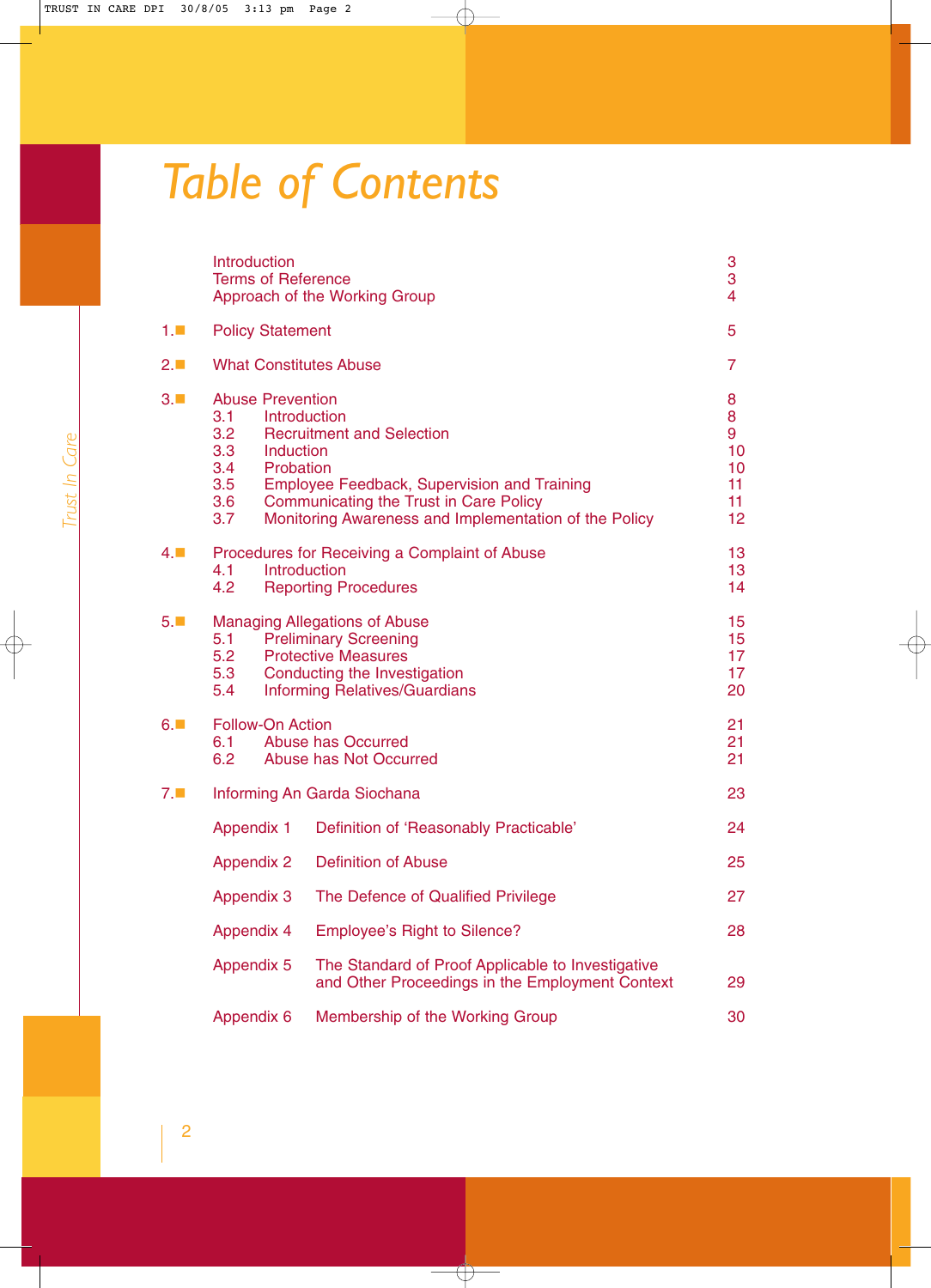## *Introduction*

The health service is committed to promoting the well-being of patients/clients and providing a caring environment where they are treated with dignity and respect. Health service employers are also highly committed to their staff and to providing them with the necessary supervision, support and training to enable them to provide the highest standards of care. In order to achieve these objectives, a working group was established on a partnership basis between health service employers and unions to produce a policy for the public health sector on upholding the dignity and welfare of patients/clients.

The aim of this Policy is two-fold:

(i) *Preventative*: to outline the importance of the proper operation of human resource policies in communicating and maintaining high standards of care amongst health service staff;

(ii) *Procedural*: to ensure proper procedures for reporting suspicions or complaints of abuse and for managing allegations of abuse against health service staff in accordance with natural justice.

### *Terms of Reference*

The terms of reference of the Working Group was to agree a policy document for the health service on the prevention of abuse of patients/clients by staff members and the management of allegations against staff members of patient/client abuse. This document is exclusively concerned with these issues in the context of the employment relationship. It is acknowledged however that health care and social care agencies have a duty of care to their patients/clients that goes beyond their duty as employers and this policy must therefore be accompanied by other safe care policies and statutory guidelines, such as *Children First, National Guidelines for the Protection and Welfare of Children*.

The membership of the Working Group is set out in Appendix 6.

*Trust In Care*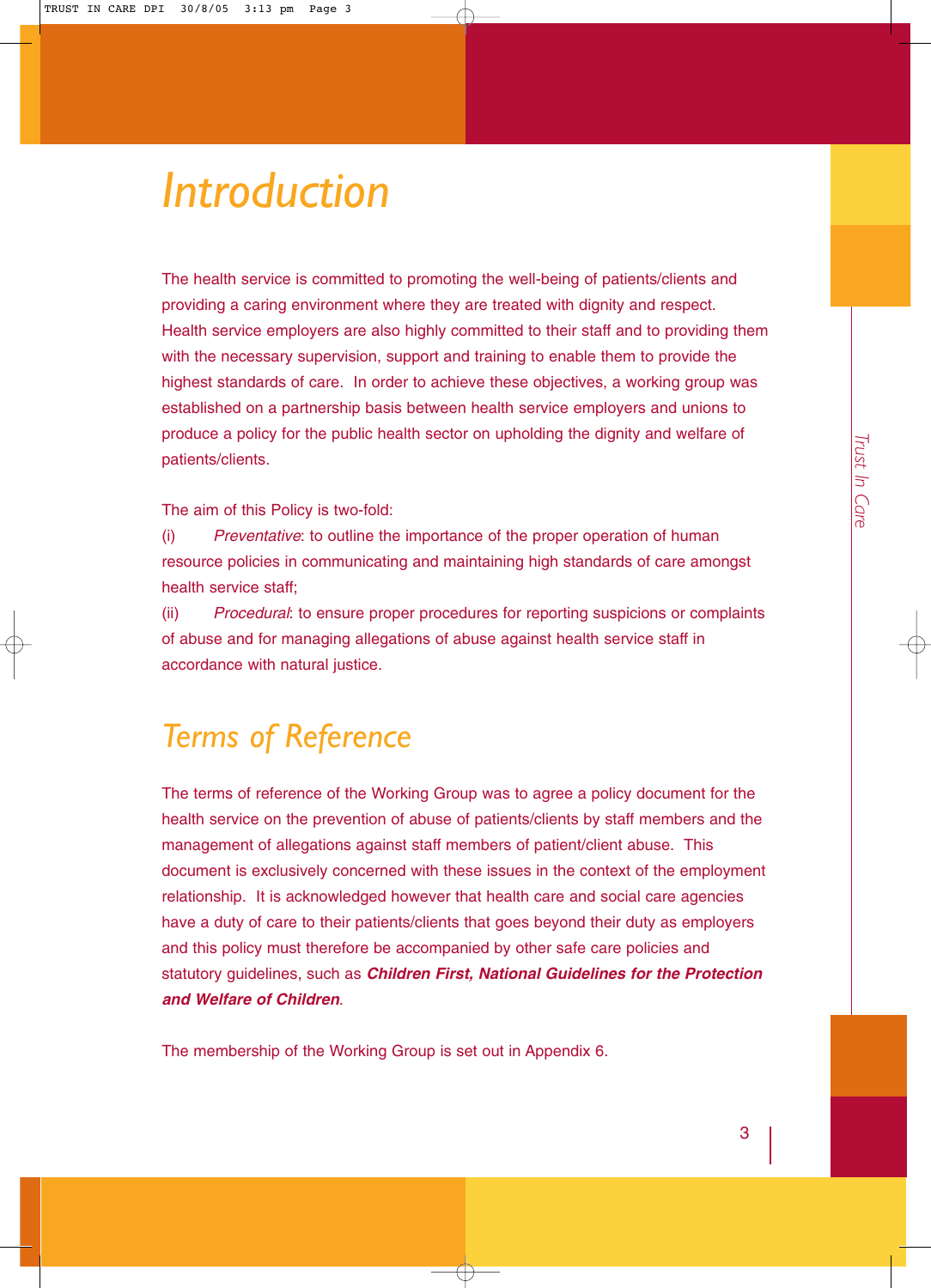### *Approach of the Working Group*

The Working Group met for the first time on 30th October 2003 and held a further eight meetings.

The Group commenced its work by identifying a number of issues arising from the operation of the original Trust in Care Guidelines (2002):

- The need to produce a policy document which would be applied consistently across the health service
- The need to focus on abuse prevention by giving greater emphasis to the importance of human resource policies in communicating high standards of care and the role of local management in maintaining these standards and dealing promptly with shortfalls
- The fact that allegations of abuse may arise due to a lack of awareness on the part of staff regarding appropriate conduct and the employer's duty to protect staff from situations which render them vulnerable to such allegations
- The need to ensure that the document was consistent with the relevant provisions of related statutory guidelines such as *Children First, National Guidelines for the Protection and Welfare of Children.*
- The need to devise a robust procedure for dealing with allegations of abuse against staff members which ensures that the rights of the staff member to natural justice, including a presumption of innocence, are protected whilst recognising that the welfare of patients/clients is paramount.

The Working Group also engaged in an extensive consultative process with the Department of Health and Children, health service employers and unions. All of these submissions were given due consideration in the drafting of this document.

This policy is the definitive document for the health service formally agreed between health service employers and unions and endorsed by the National Joint Council,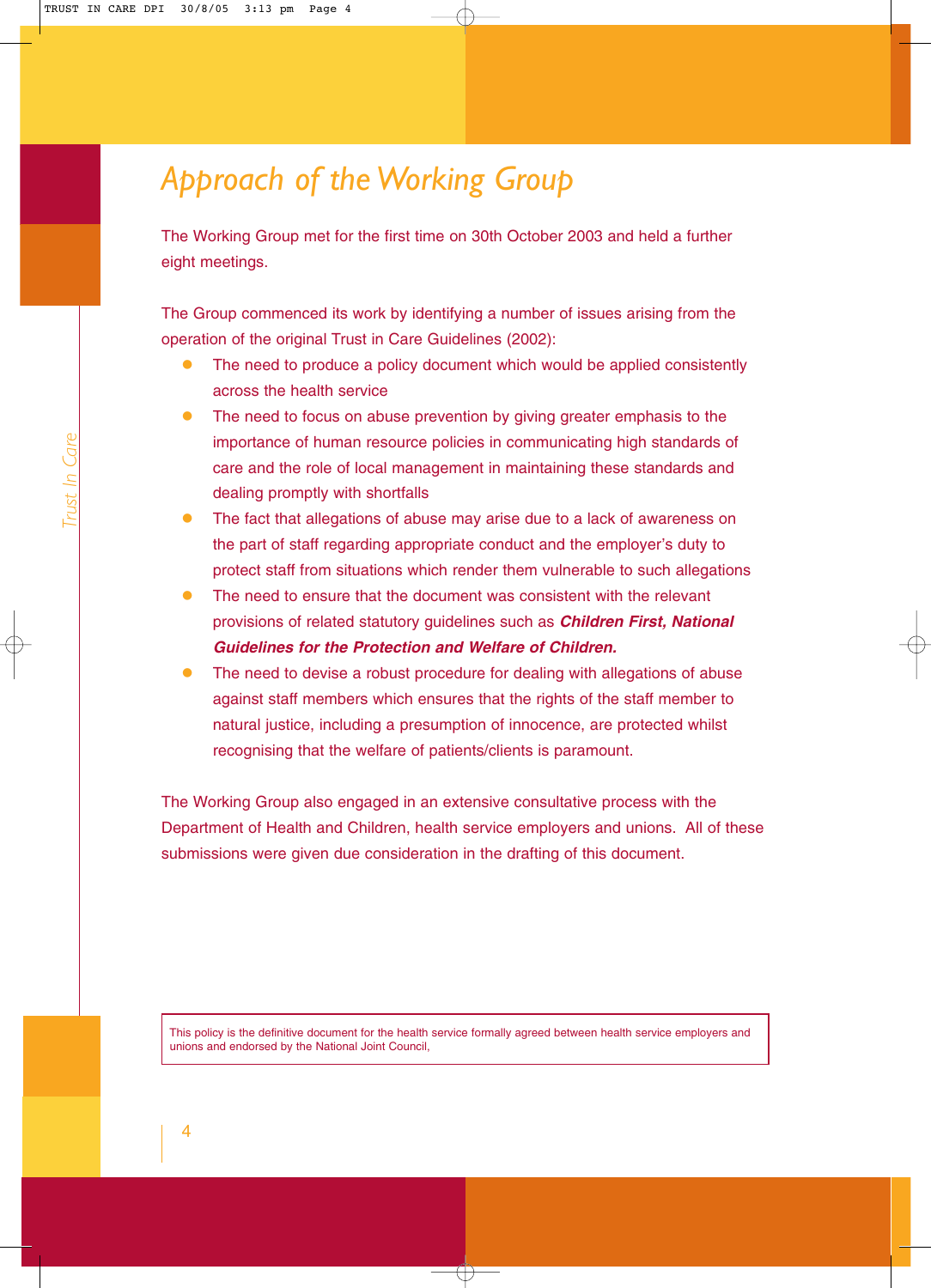## *Policy Statement* 1

Dignity is an essential component of the quality of life for all people. Health service employers have a duty of care to protect patients/clients from any form of behaviour which violates their dignity and to maintain the highest possible standards of care. The majority of staff working in the health service are highly motivated and caring individuals who are committed to providing the highest possible quality of care. Health service employers have a duty of care to provide staff with the necessary supervision, support and training to enable them to deliver a high quality service and to protect staff from situations which may leave them vulnerable to allegations of abuse or neglect.

Where allegations of abuse of patients/clients are made against a staff member, the welfare and safety of the patient/client is of paramount importance. It is also acknowledged that staff members may be subjected to erroneous or vexatious allegations which can have a devastating effect on the person's health, career and reputation. Health service employers are therefore committed to safeguarding the rights of the staff member against whom allegations of abuse are made to a fair and impartial investigation of the complaint.

Each health and social care agency will discharge its corporate responsibility to protect the dignity and welfare of patients/clients entrusted to its care and to support staff with responsibility for them through the following measures:

- $\Box$  Ensure insofar as is reasonably practicable that sufficient resources are available to enable best practice standards of patient/client care to be delivered (see Appendix 1)
- $\Box$  Provide safe systems of work to minimise the potential for abuse
- **D** Provide information leaflets which set out how patients/clients, relatives and members of the public can report concerns or complaints of abuse
- □ Rigorous application of recruitment and selection procedures to ensure that staff possess the required skills and attributes
- $\Box$  Provide induction for all new staff to ensure that they are aware of the standards of care expected from them

Trust In Care *Trust In Care*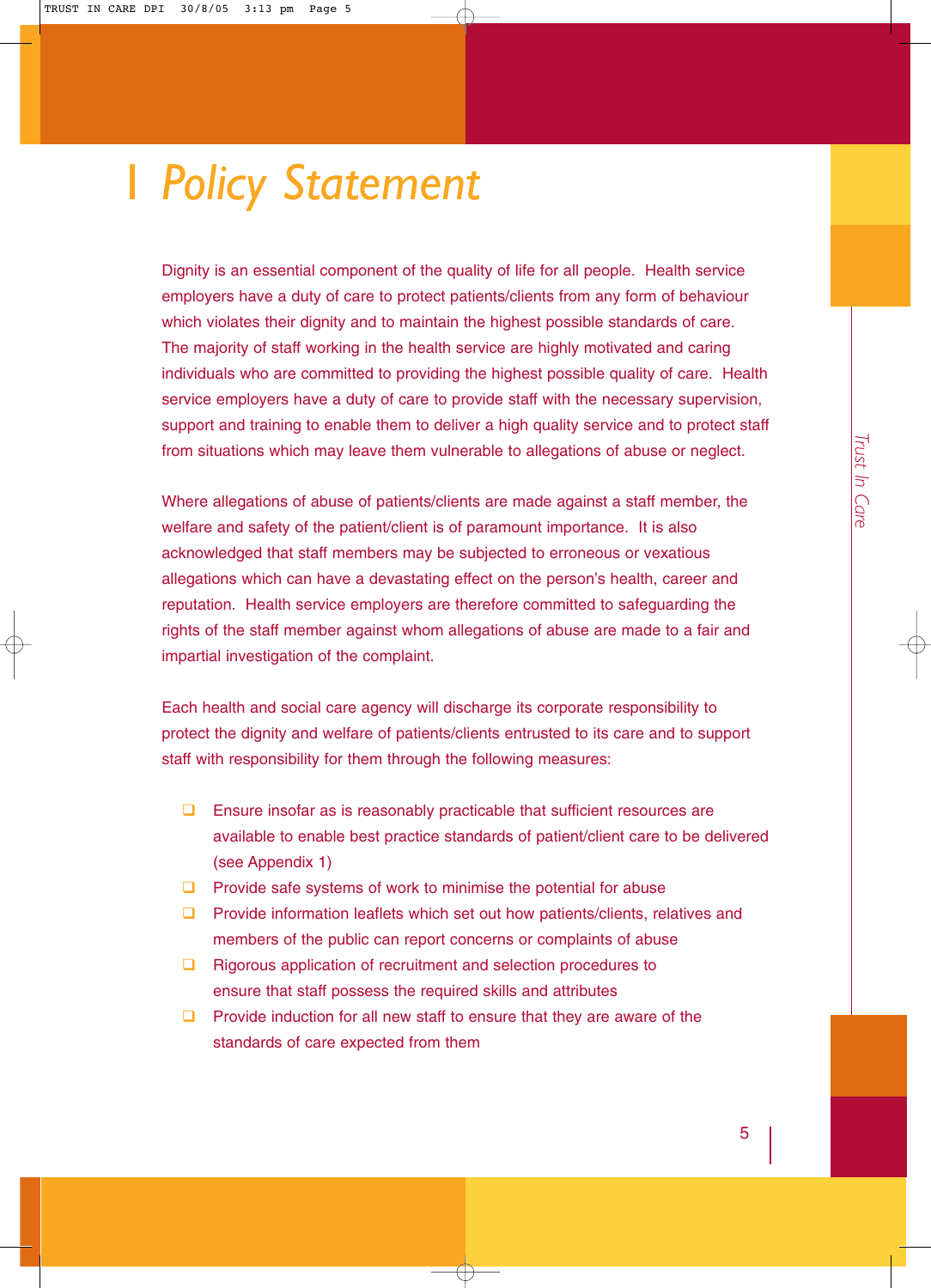*Trust In Care*

Trust In Care

- $\Box$  Provide effective supervision, support and training for all staff so that they are aware of the standards of care expected from them and shortfalls in standards are dealt with promptly
- □ Communicate the Trust in Care Policy to all staff so that they are fully aware that the welfare of patients/clients is of paramount importance and know the action to be taken if abuse is suspected or alleged
- □ Manage allegations of abuse against staff members promptly and with due regard for the rights of the staff member to fair procedures whilst safeguarding the welfare of patients/clients.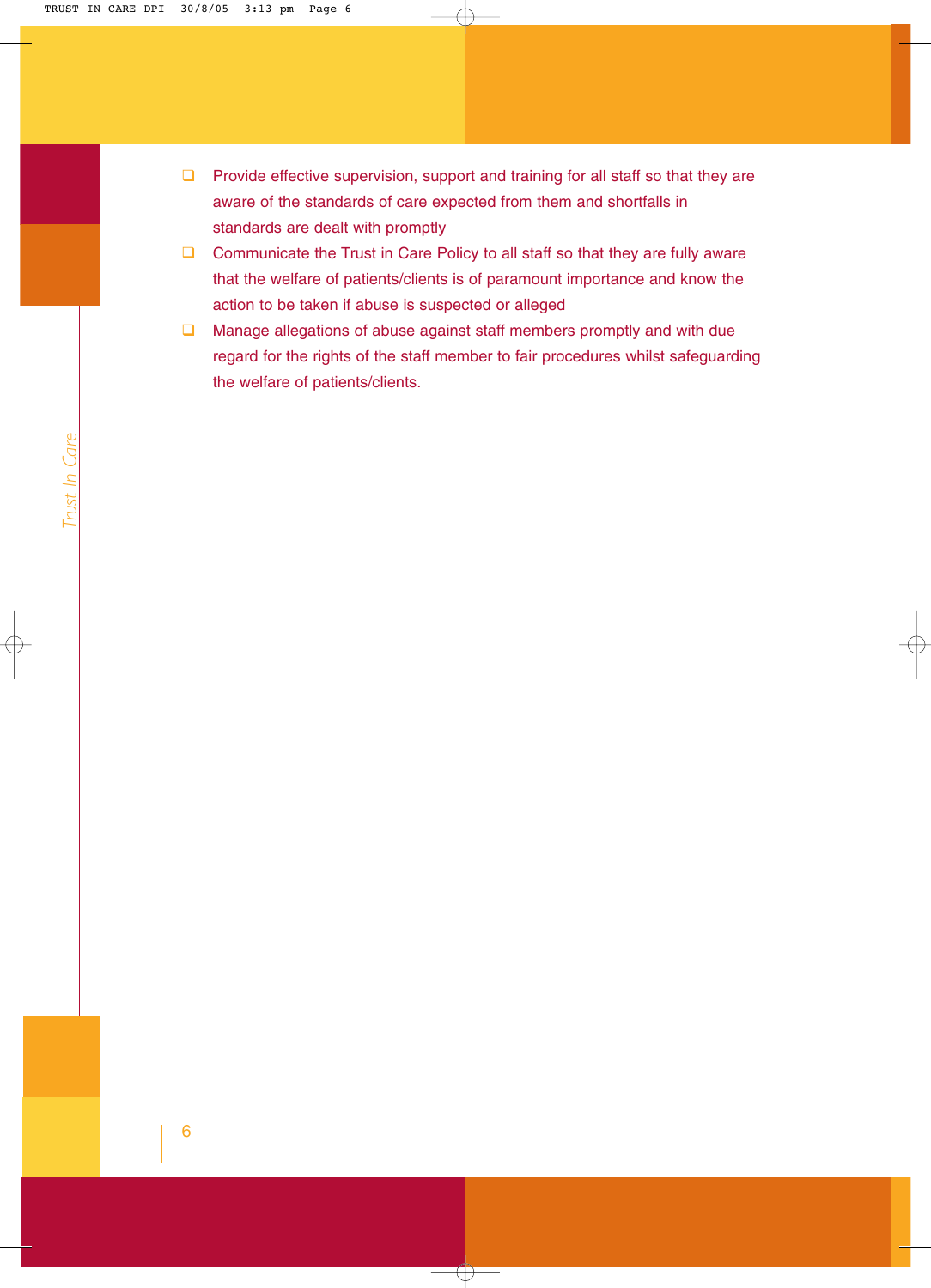## *What Constitues Abuse* 2

The term 'abuse' can be subject to wide interpretation. For the purpose of this policy, abuse is considered to be any form of behaviour that violates the dignity of patients/clients. Abuse may consist of a single act or repeated acts. It may be physical, sexual or psychological/emotional. It may constitute neglect and poor professional practice. It may take the form of isolated incidents of poor or unsatisfactory professional practice, at one end of the spectrum, through to pervasive ill treatment or gross misconduct at the other. Repeated instances of poor care may be an indication of more serious problems within the organisation for which the individual employee cannot be held accountable .<sup>1</sup>

There are four broad definitions of abuse which can be used to illustrate the type of behaviour which may constitute abuse: physical, sexual, psychological/emotional or neglect (see Appendix 2).

<sup>1</sup> Department of Health (2000) No secrets: Guidance on developing and implementing multi-agency policies and *procedures to protect vulnerable adults from abuse.* Department of Health,London

*Trust In Care*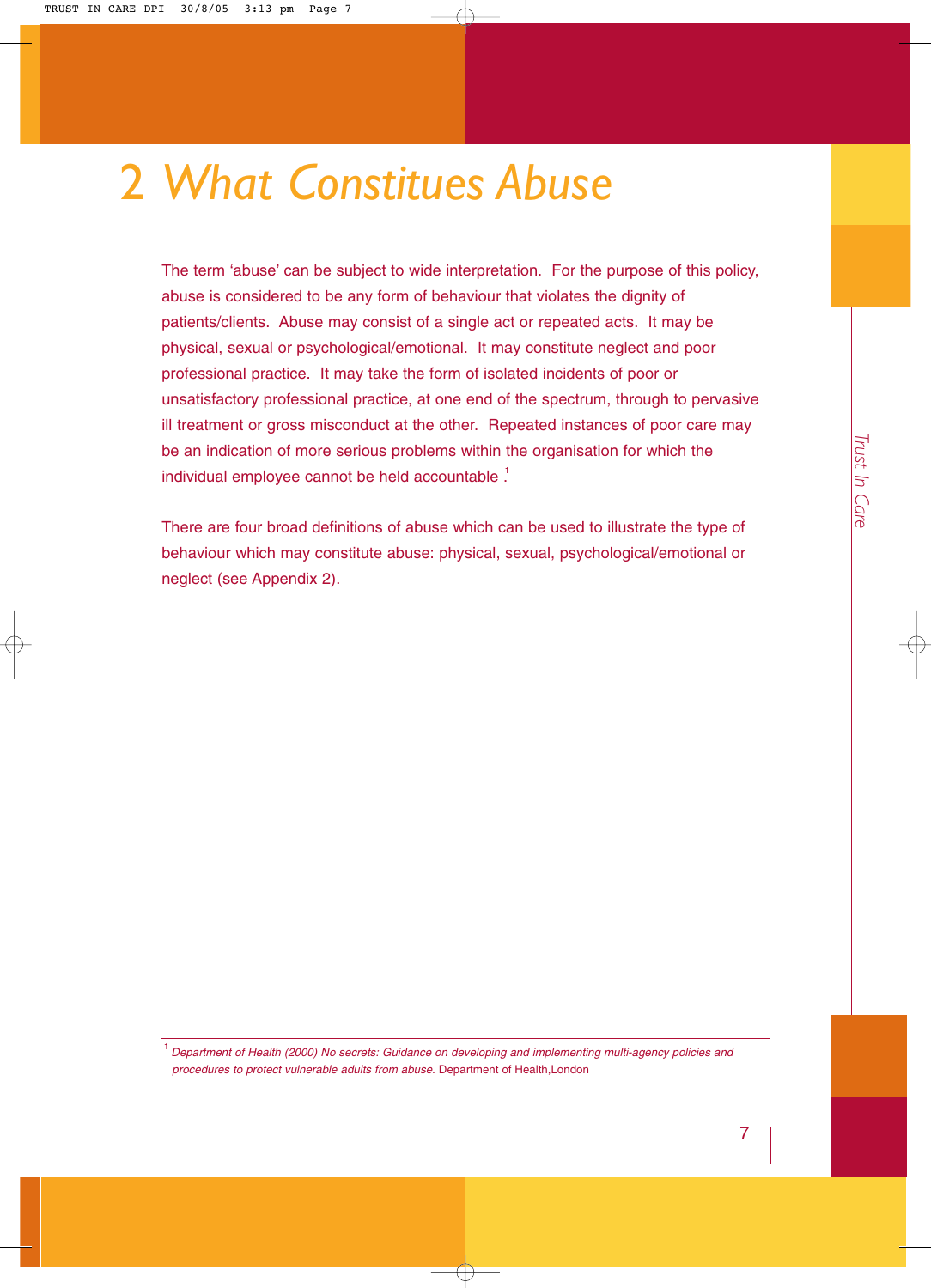## *Abuse Prevention* 3

### *3.1 Introduction*

Health service employers are committed to promoting the well-being of patients/clients and providing a caring environment where they are treated with dignity and respect. Health service employers are also highly committed to their staff and to providing them with the necessary supervision, support and training to enable them to provide the highest standards of care. The proper operation of human resource policies helps to ensure that staff are aware of the standards of care expected from them and are protected from situations which may render them vulnerable to allegations of abuse. Particular attention should be paid to the following:

- Recruitment and selection
- Induction
- Probation
- Employee feedback, supervision and training

The document does not deal with these HR policies comprehensively but rather sets out the additional safeguards which should be incorporated into these policies in order to ensure the safety and protection of both patients/clients and staff and promote a caring and nurturing atmosphere.

Each health service employer should also ensure that the Trust in Care Policy is communicated to all staff and that they are made aware of their responsibilities to maintain a culture of vigilance and report any concerns or complaints of suspected abuse.

 $\oplus$ 

Fust In Care *Trust In Care*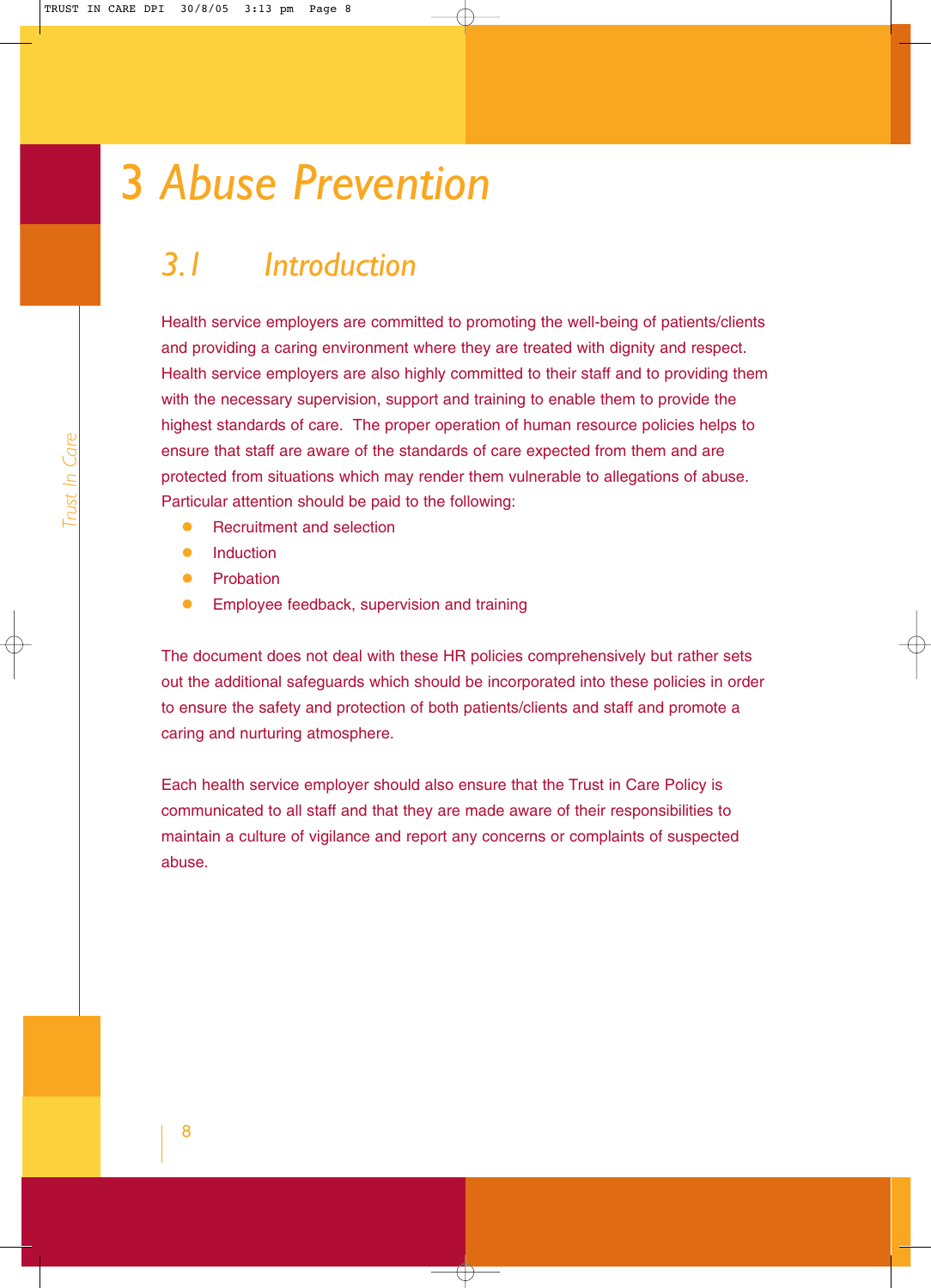### *3.2 Recruitment and Selection*

Each health and social care agency should follow a rigorous recruitment and selection process for all job applicants to ensure that they possess the required skills, attributes and competencies for the particular job. This involves the following:

- **•** Preparing a job description which clearly sets out the caring responsibilities of the job and a person specification which sets out the caring attributes required to perform the job to the highest standards. The job description should make specific reference to the duty of all employees to report concerns for the safety and welfare of patients/clients.
- Using the interview process to establish if applicants have a caring disposition.
- Verifying qualifications and validating all relevant information and following-up on gaps or inconsistencies in employment history.
- Offers of employment should be subject to receipt of satisfactory references\* which should include a reference directly obtained from the applicant's current or most recent employer.
	- **\*Three references are required for positions in Children's Residential Centres.**
- Offers of employment should be subject to satisfactory garda clearance checks.
- Confirm the identity of the applicant by obtaining a driving licence or passport with the applicant's details together with their signature and photograph.
- Successful candidates should be required to sign a declaration form which obliges them to disclose any information which might have a bearing on their suitability for the position. In the event that information comes to light which was not disclosed and affects their suitability, this could result in the termination of the person's employment.
- Where practicable the same recruitment procedure should apply to the recruitment of all staff, irrespective of whether the posts are being filled on a temporary or permanent basis.

Where health service employers make use of volunteers who have significant and regular contact with patients/clients, they should undertake the same checks as they would when employing paid staff.

Trust In Care *Trust In Care*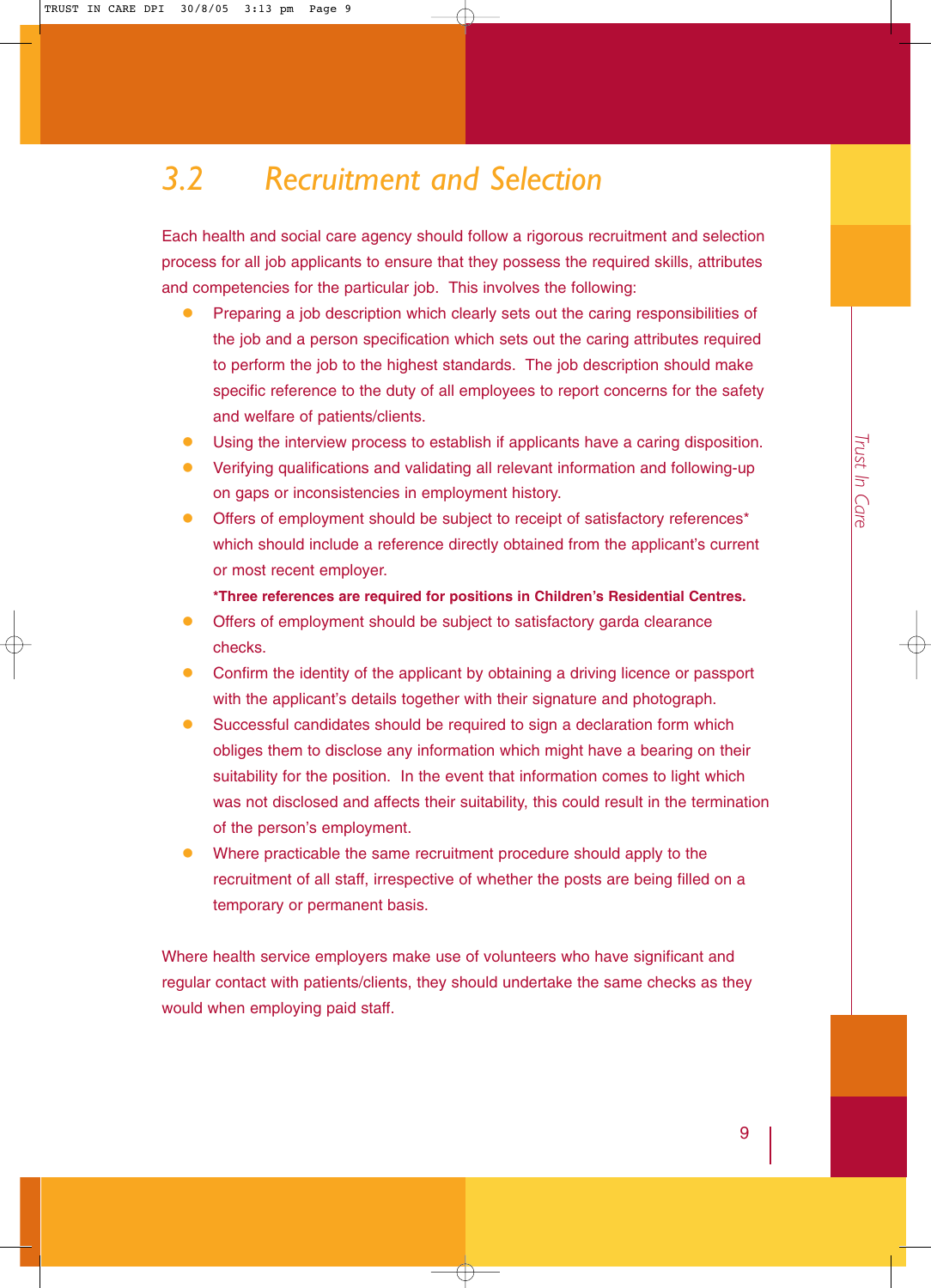### *3.3 Induction*

All new staff should be required to undergo an induction process to ensure that they are clear about the standards of care expected from them and any protocols to be followed when interacting with patients/clients. These standards and protocols should also be conveyed through a written **Code of Behaviour** to ensure that staff carry out their duties in a manner that is respectful of the dignity of patients/clients.

Each health and social care agency should develop its own Codes of Behaviour for each category of staff which reflect best practice in standards of patient/client care. Codes of Behaviour offer protection not only to patients/clients but also to staff by providing a safe context within which to work and alerting them to situations which could render them vulnerable to allegations of abuse. Staff should be given appropriate guidance on maintaining best practice in relation to areas such as:

- Challenging behaviour
- Personal and intimate care
- Conducting clinical examinations/assessments especially those of an intimate nature
- Appropriate physical contact
- Control and restraint
- Boundaries of social interaction with patients/clients
- **Medication**
- Handling of patient/clients' money and personal possessions

These Codes of Behaviour should be updated in line with current best practice and be reinforced through ongoing supervision, employee feedback and training.

### *3.4 Probation*

Following the induction process all staff should be aware of their role and responsibilities and the standards of care expected from them. Staff should also be required to undergo a probationary/assessment period to establish their suitability for the job. The basis for assessing performance during this period should be explained by the manager to the employee at the outset so that expectations regarding the purpose of the probationary period are common.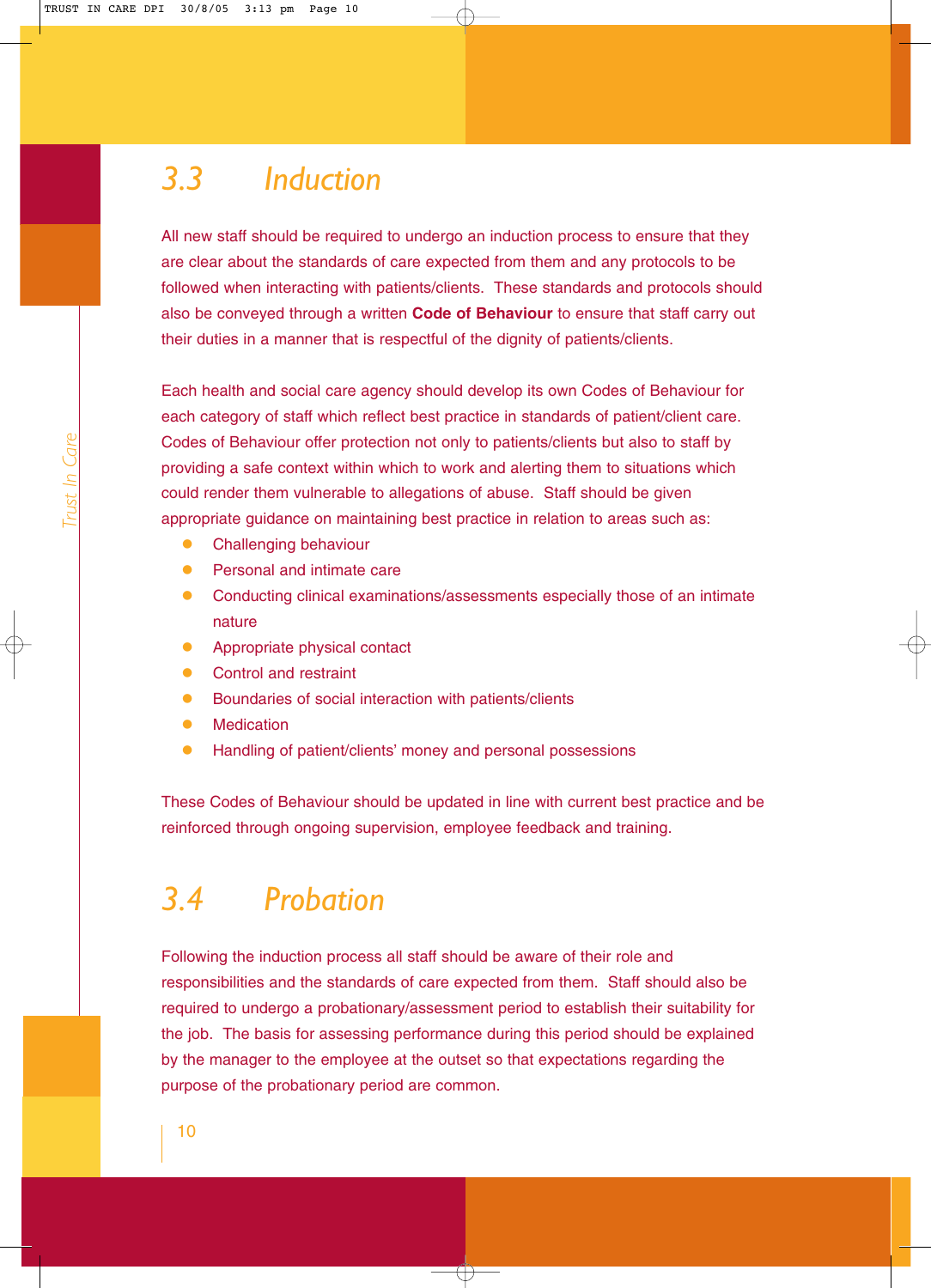As line management are responsible for monitoring the employee's progress during this period there should be regular review meetings to advise the employee whether or not the required standards are being attained. Where any shortcomings exist, training and other appropriate assistance to enable employees to reach the required standards should be provided. If the employee does not demonstrate his/her suitability despite training and other support his/her employment should not be continued.

### *3.5 Employee Feedback, Supervision and Training*

Staff who have satisfactorily completed their probationary period should continue to receive regular performance feedback, supervision and training to assist them in delivering high quality standards of care.

Managers have a duty to be vigilant and to ensure that the required standards of care are maintained. If an employee breaches the organisation's rules or his/her work falls short of the required standards the manager is responsible for addressing these shortfalls and, where appropriate, operating the progressive stages of the disciplinary procedure. Early intervention is key to ensuring that poor working practices do not develop and culminate in a more serious incident.

### *3.6 Communicating the Trust In Care Policy*

Each staff member should be given a copy of the Trust in Care Policy. Briefing sessions should be organised for all staff to ensure that staff are aware of their obligations towards patients/clients and know the action to take if abuse is suspected or alleged. Attendance at these briefing sessions should be mandatory.

*Trust In Care*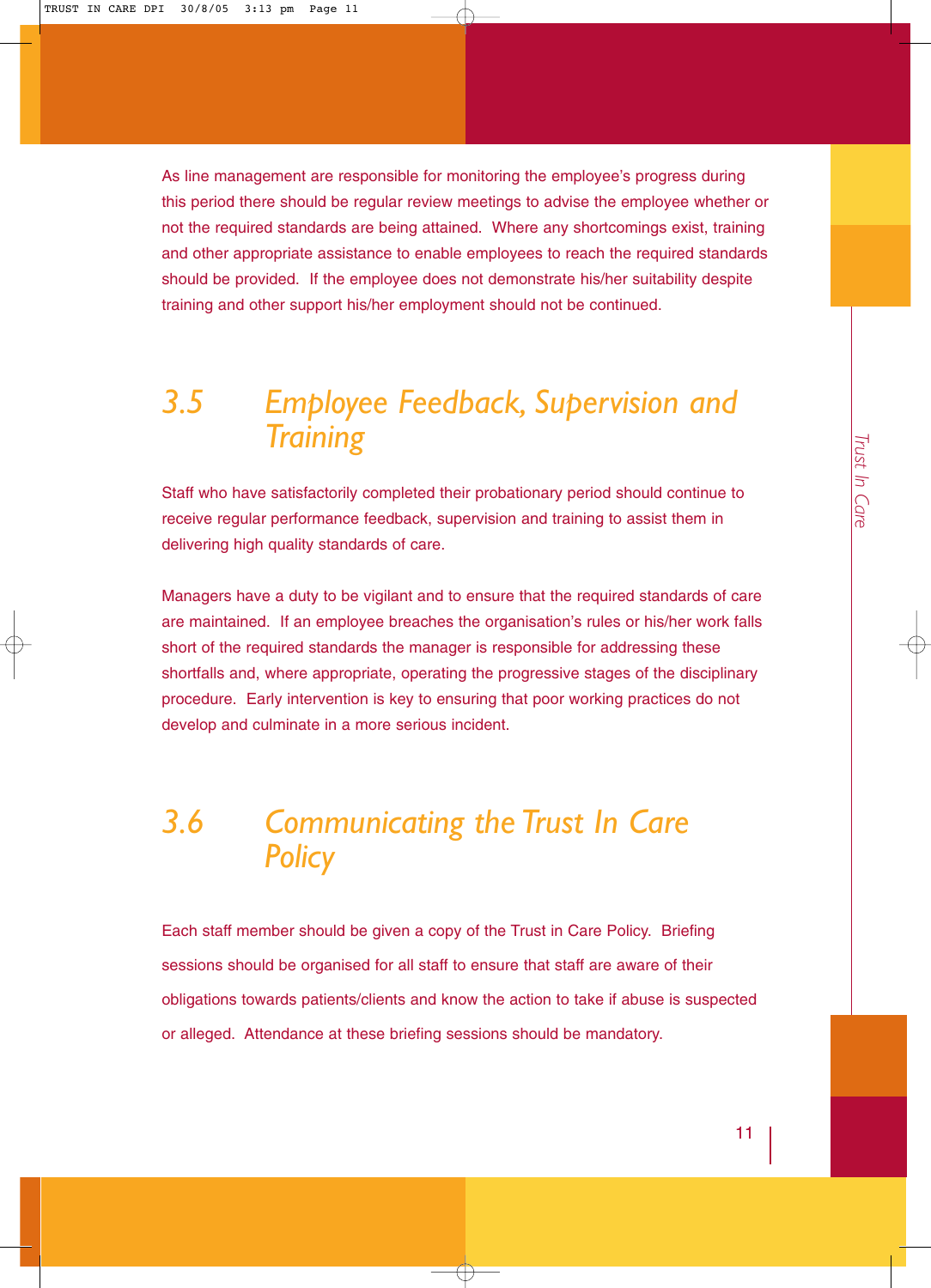At the briefing sessions staff should be made aware of their role in promoting a culture of vigilance and clearly informed that the safety and well-being of patients/clients must take priority over all other considerations, including loyalty to work colleagues. Staff should be assured that their concerns will be treated seriously and they will be fully supported throughout the process, regardless of whether or not abuse is found to have occurred.

Staff should be given appropriate guidance on behaviours which indicate that a patient/client may be at risk (e.g. they should be alert to anyone who is spending excessive time alone with children or paying excessive attention to particular patients/clients).

Staff should receive guidance on dealing with complaints of abuse from patients/clients in particularly vulnerable groups, such as children, older people, persons with intellectual disabilities or persons with progressive neurological illnesses e.g.:

- Encourage the patient/client to give as much detail as possible but avoid asking "leading questions", i.e. questions which suggest certain actions might have occurred or which name particular people who may have been involved. Allow the patient/client as much time as possible.
- Do not press the patient/client for details beyond that which s/he is willing to disclose.
- Do not promise to keep the information a secret.

Volunteers should be informed of the policy and procedures for reporting complaints or concerns regarding the welfare of patients/clients.

### *3.7 Monitoring Awareness and Implementation of the Policy*

A form should be circulated to all Heads of Department at least once a year to remind them of their responsibility to ensure that all staff are familiar with the Policy and relevant Codes of Behaviour and copies of the Policy and Codes are readily accessible.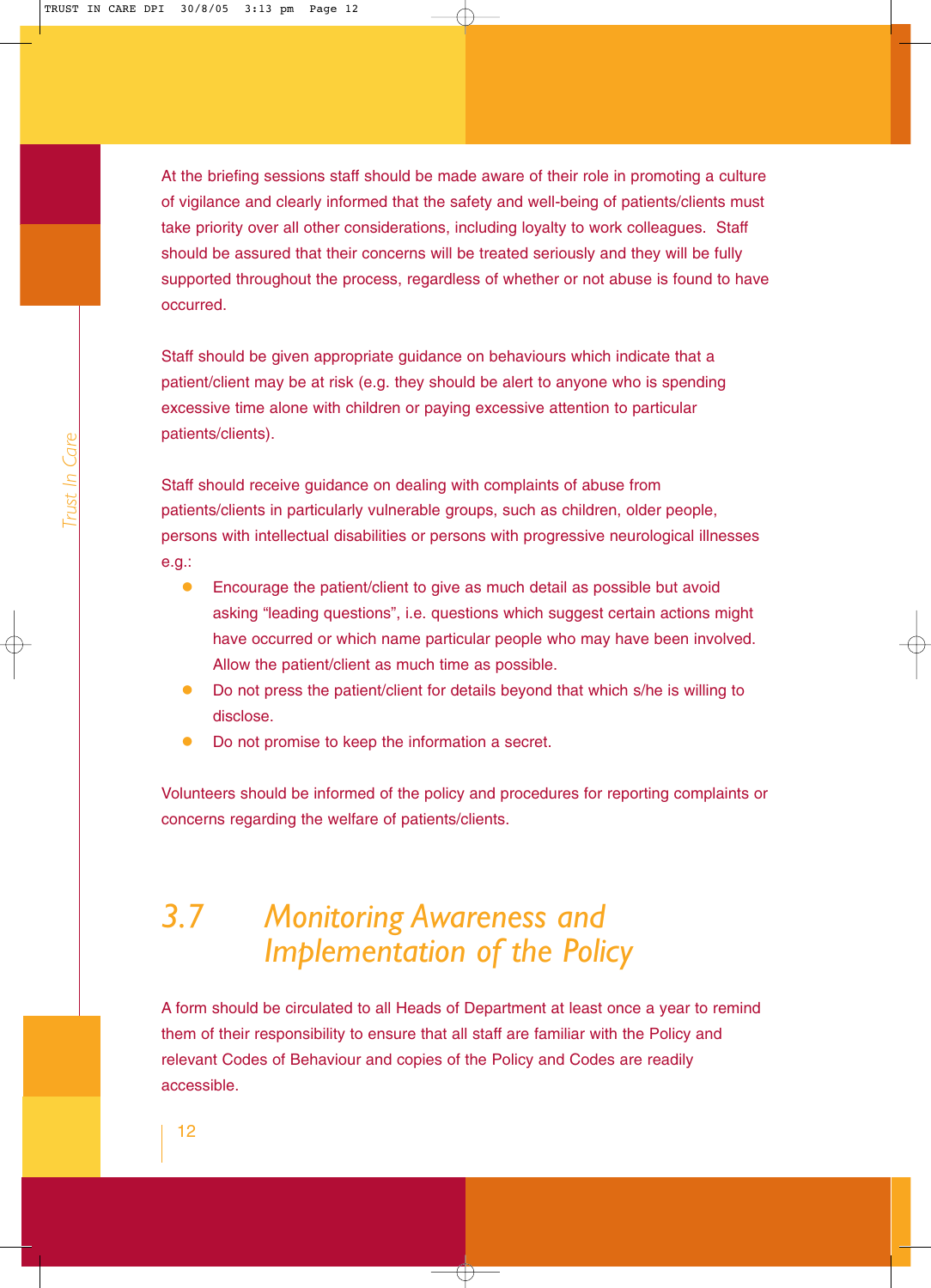### *Procedures for Receiving a Complaint of Abuse* 4

### *4.1 Introduction*

Information suggesting that abuse may have occurred can come from a variety of sources. The matter may, for example, be raised by the person who is abused, a concerned relative, or a member of staff. It may come in the form of a complaint, it may be an expression of concern, or it may come to light during a needs assessment.

Any staff member who receives information, suspects or is concerned that a patient/client has been abused, is being abused or is at risk of abuse has a duty of care to report the matter as soon as possible to his or her immediate line manager. The staff member is not responsible for deciding whether or not abuse has occurred but is obliged to report suspicions or allegations of abuse so that appropriate action can be taken.

Staff who make a complaint or express concerns that abuse may have occurred should be reassured that:

- they will be taken seriously;
- they will be protected from the risk of reprisals or intimidation;
- complaints made in good faith are covered by the defence of qualified privilege (see appendix 1)
- they will be kept informed of action that has been taken and its outcome.

13

*Trust In Care*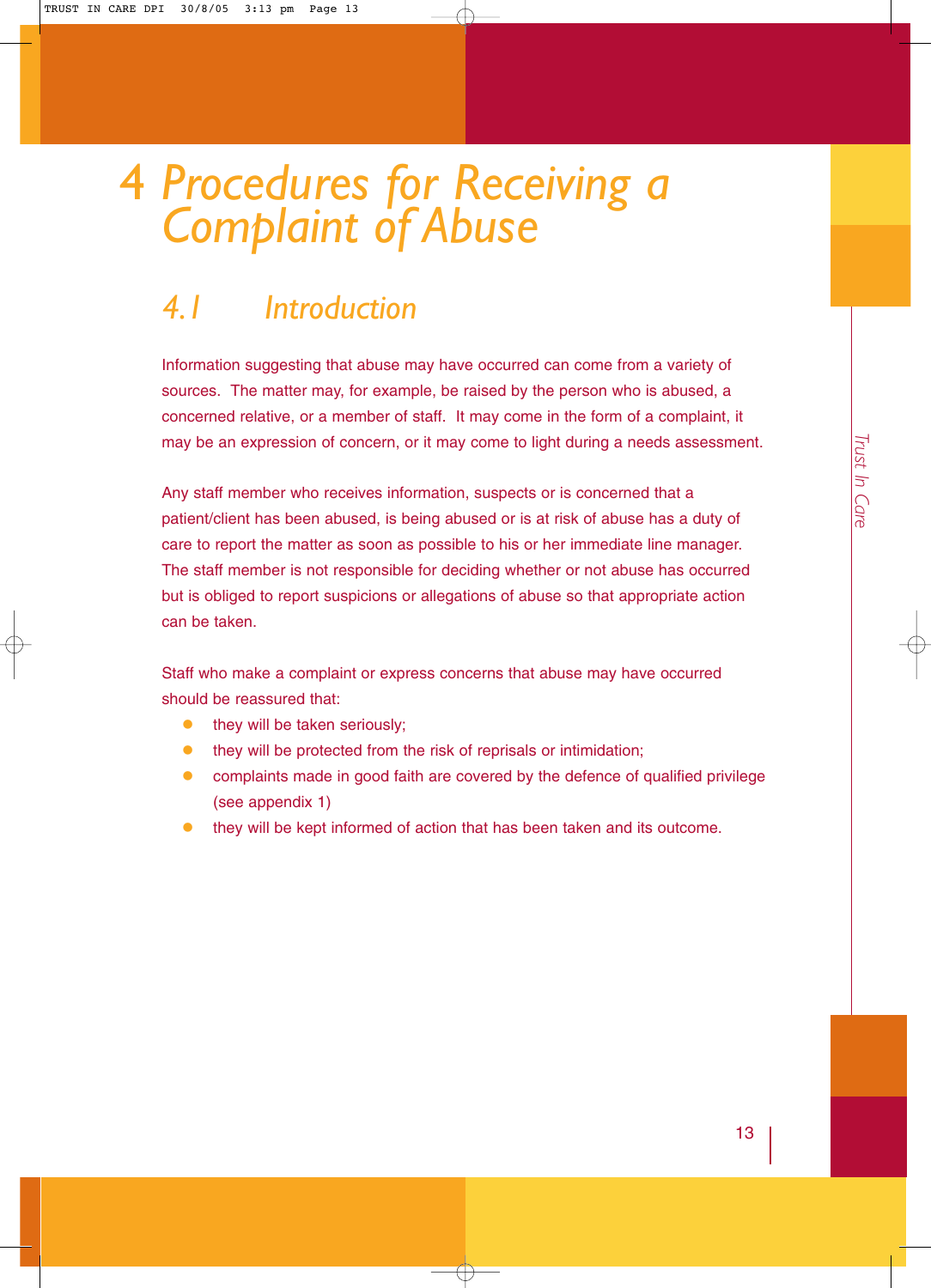### *4.2 Reporting Procedures*

The following reporting procedures should be followed by staff in the event of abuse being suspected or alleged. In the event that a staff member feels inhibited for any reason from reporting his or her concerns to the immediate manager or if they feel that inappropriate or insufficient action has been taken, they should raise the matter with a more senior member of management.

#### a) Staff member receives a complaint of abuse from a patient/client, relative/guardian or member of the public

A staff member who receives a complaint of abuse from a patient/client, relative/guardian or member of the public should ensure that the details of the alleged abuse are fully documented including dates, times and any witnesses to the alleged incident. The statement should be read back to the person making the complaint to ensure accuracy. The staff member should then report the matter immediately to his/her supervisor.

#### (b) Staff member suspects abuse

A staff member who suspects that a patient/client may have been abused should notify his/her immediate supervisor without delay. The staff member should outline in writing the grounds on which his/her concerns are based. This report should be submitted without delay. The staff member should not question the person against whom the complaint is made.

#### (c) Staff member observes another staff member engaging in abusive behaviour towards a patient/client

A staff member who witnesses another staff member engaging in inappropriate behaviour towards a patient/client should intervene or seek help to stop the behaviour. The staff member should ensure that the patient/client is not in any immediate danger and receives the necessary treatment and support. The staff member should then immediately report the incident to his/her supervisor and complete a written report as soon as possible (preferably before going off duty) or within a fixed timeframe.

*The Protection for Persons Reporting Child Abuse Act, 1998* provides immunity from civil liability to any person who reports child abuse "reasonably and in good faith" to designated officers of health boards or any member of An Garda Siochana. It also provides significant protections for employees who report child abuse covering all forms of discrimination up to, and including, dismissal.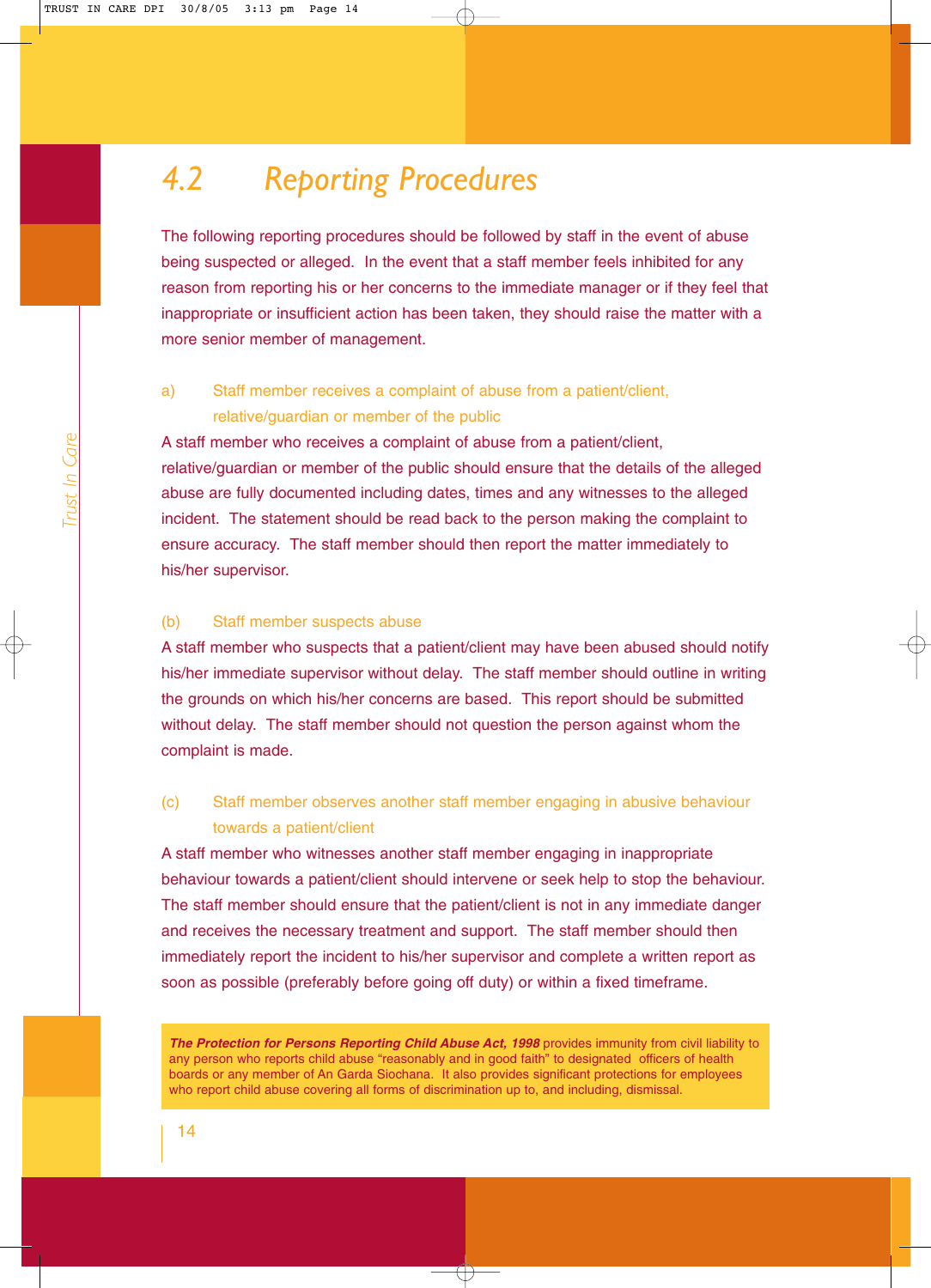# *Managing Allegations of Abuse* 5

## *5.1 Preliminary Screening*

Managers are responsible for maintaining the required standards of care within their area of responsibility and for dealing with any shortfalls in standards or reports of suspected or alleged abuse. In the event that a manager receives a complaint of abuse, a preliminary screening should be carried out to establish the facts pertaining to the complaint. When dealing with the complaint, the manager should ensure, insofar as possible, that confidentiality is maintained and the staff member against whom the allegation is made is fully protected throughout the process.

The purpose of the preliminary screening is to ascertain if it is possible that an abusive interaction could have occurred. The preliminary screening of the complaint should be carried out by the immediate line manager of the person against whom the allegation is made. Under no circumstances should the preliminary screening attempt to establish whether or not the abuse actually occurred. The manager's role with regard to preliminary screening must include the following:

- The manager must immediately notify the staff member against whom the complaint is made of the details of the allegation and advise him/her that a preliminary screening process is being undertaken. The staff member must be advised in advance of his/her right to be accompanied at this meeting by a union representative or work colleague
- The manager must ensure that the details of the alleged or suspected abuse are documented
- The manager must arrange for a physical or psychological assessment of the patient/client to be carried out where appropriate
- The manager must consult with another member of management or appropriate professional colleague before he/she makes a final decision as to whether or not an abusive interaction could have occurred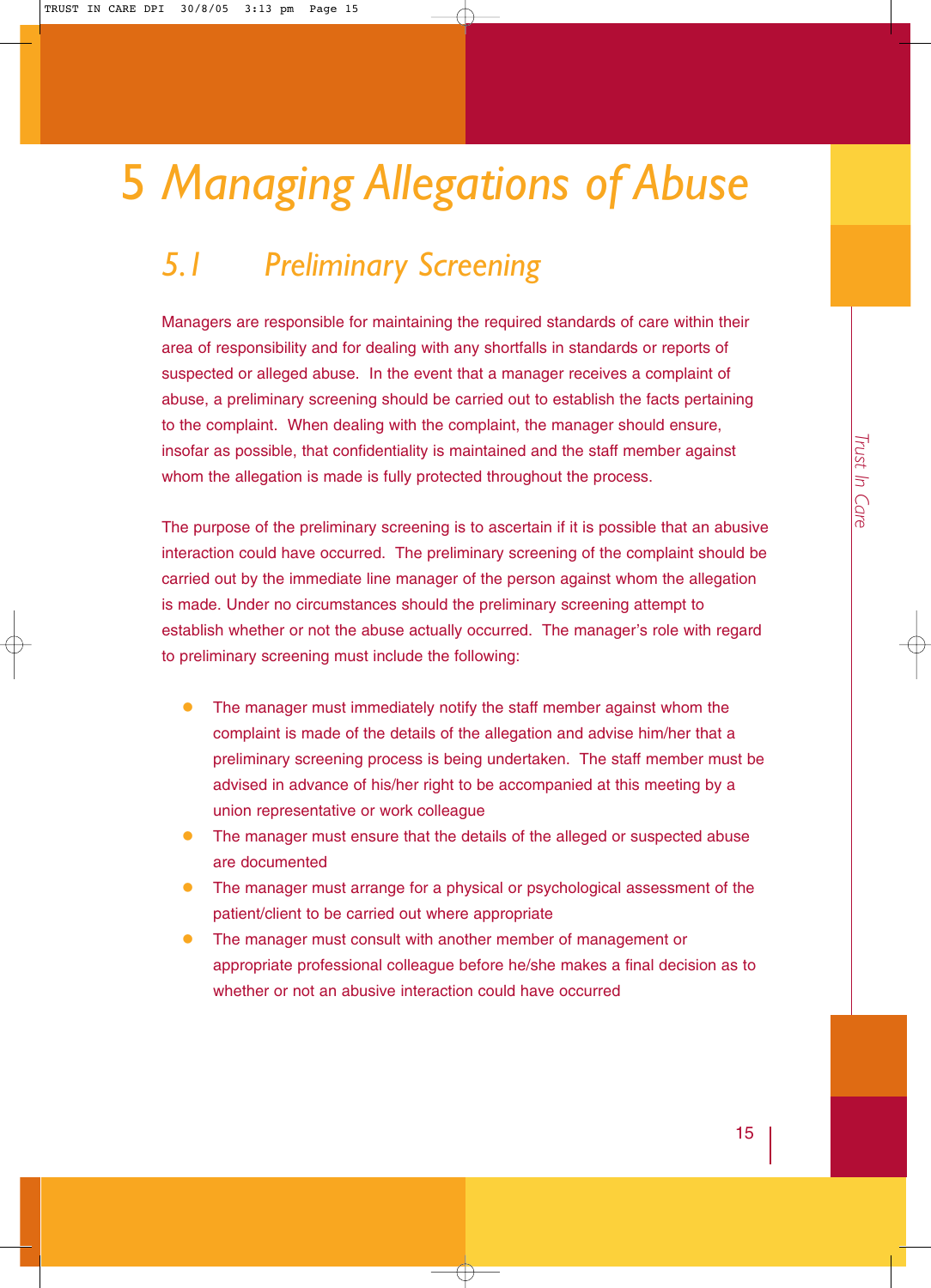If the manager is satisfied that an *abusive interaction could not have occurred* and no further action is warranted, s/he should keep a record of the decision on the staff member's personnel file. The record should contain details of the precise nature of the allegation and state that a preliminary screening in respect of the complaint has been carried out in accordance with the Trust in Care Policy and a decision has been made by (specify names of relevant individuals) that an abusive interaction could not have occurred (giving the reasons for the decision) and therefore it is not necessary to proceed to a formal investigation. The purpose of this record is to protect the reputation of the staff member concerned.

If the preliminary screening indicates that an *abusive interaction could have occurred* then the matter should be referred to senior management who will decide whether the employee has a case to answer or whether the matter is capable of being dealt with at local level.

If it is decided that a formal investigation is warranted, a meeting should be arranged to advise the staff member of the intention to carry out a formal investigation. The staff member should be advised of his/her right to be accompanied at this meeting by a union representative or work colleague. The staff member should be given details of the complaint at the meeting and afforded an opportunity to make an initial response if s/he so wishes. S/he should be advised as to what happens next and told not to make contact with the complainant.

The staff member should be advised of support and counselling services that are available.

Allegations of child abuse against an employee must be dealt with in accordance with the provisions of *Children First: National Guidelines for the Protection and Welfare of Children.*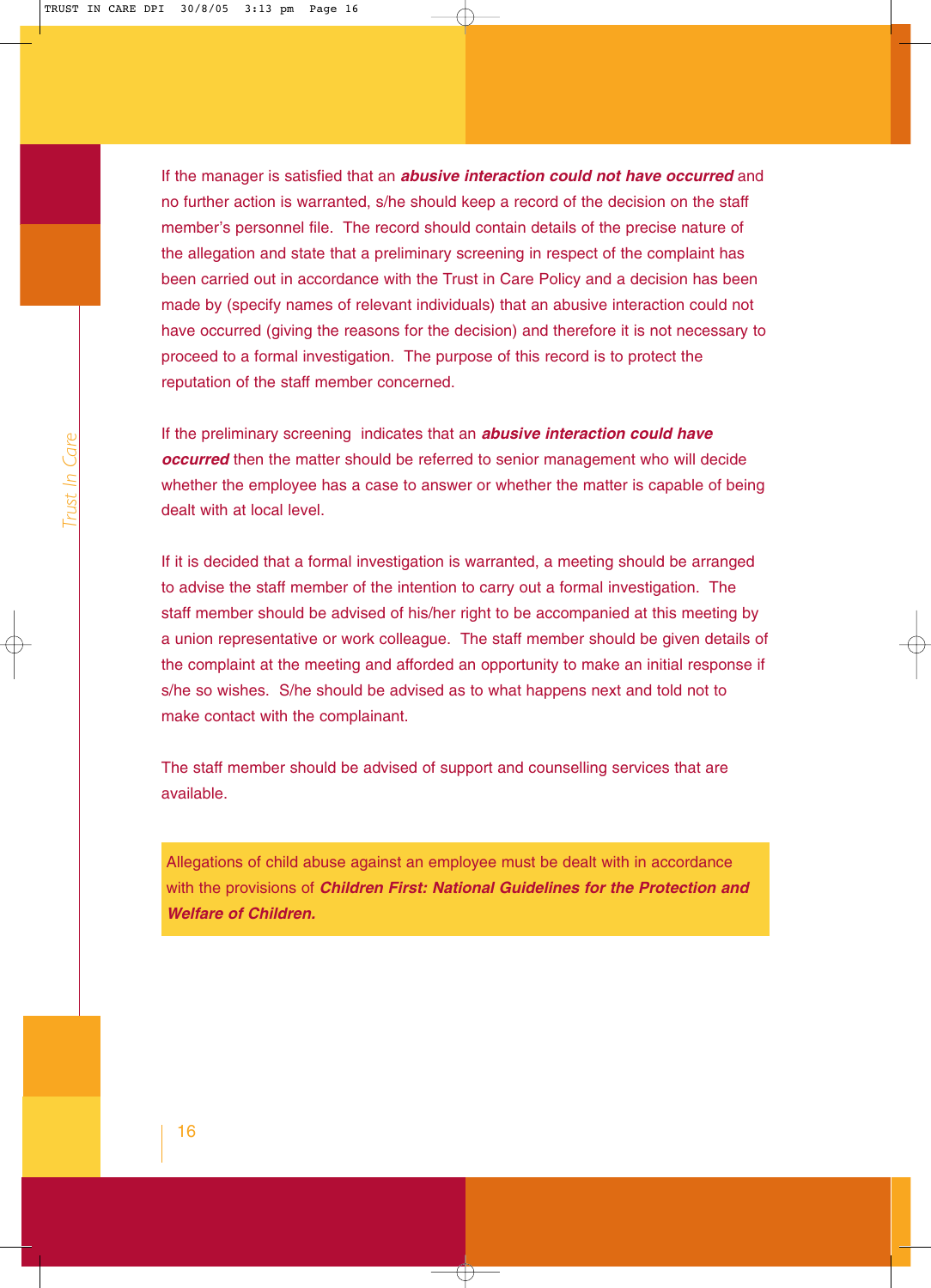### *5.2 Protective Measures*

At an appropriate stage in the process, management should take whatever protective measures are necessary to ensure that no patient/client/ or staff member is exposed to unacceptable risk. These protective measures are not disciplinary measures and may include:

- **•** providing an appropriate level of supervision
- putting the staff member off duty with pay pending the outcome of the investigation.

The views of the staff member should be taken into consideration when determining the appropriate protective measures to take in the circumstances but the final decision rests with management.

*Putting the staff member off duty pending the outcome of the investigation should be reserved for only the most exceptional of circumstances.* It should be explained to the staff member concerned that the decision to put him/her off duty is a precautionary measure and not a disciplinary sanction.

### *5.3 Conducting the Investigation*

#### **Principles governing the investigation process**

- The investigation will be conducted thoroughly and objectively in strict accordance with the terms of reference and with due respect for the rights of the complainant and the rights of the staff member to be treated in accordance with the principles of natural justice.
- The investigation team will have the necessary expertise to conduct an investigation impartially and expeditiously. Where appropriate, the investigation team may request appropriately qualified persons to carry out clinical assessments, validation exercises, etc.
- Confidentiality will be maintained throughout the investigation to the greatest extent consistent with the requirements of a fair investigation. It is not possible however to guarantee the anonymity of the complainant or any person who

Trust In Care *Trust In Care*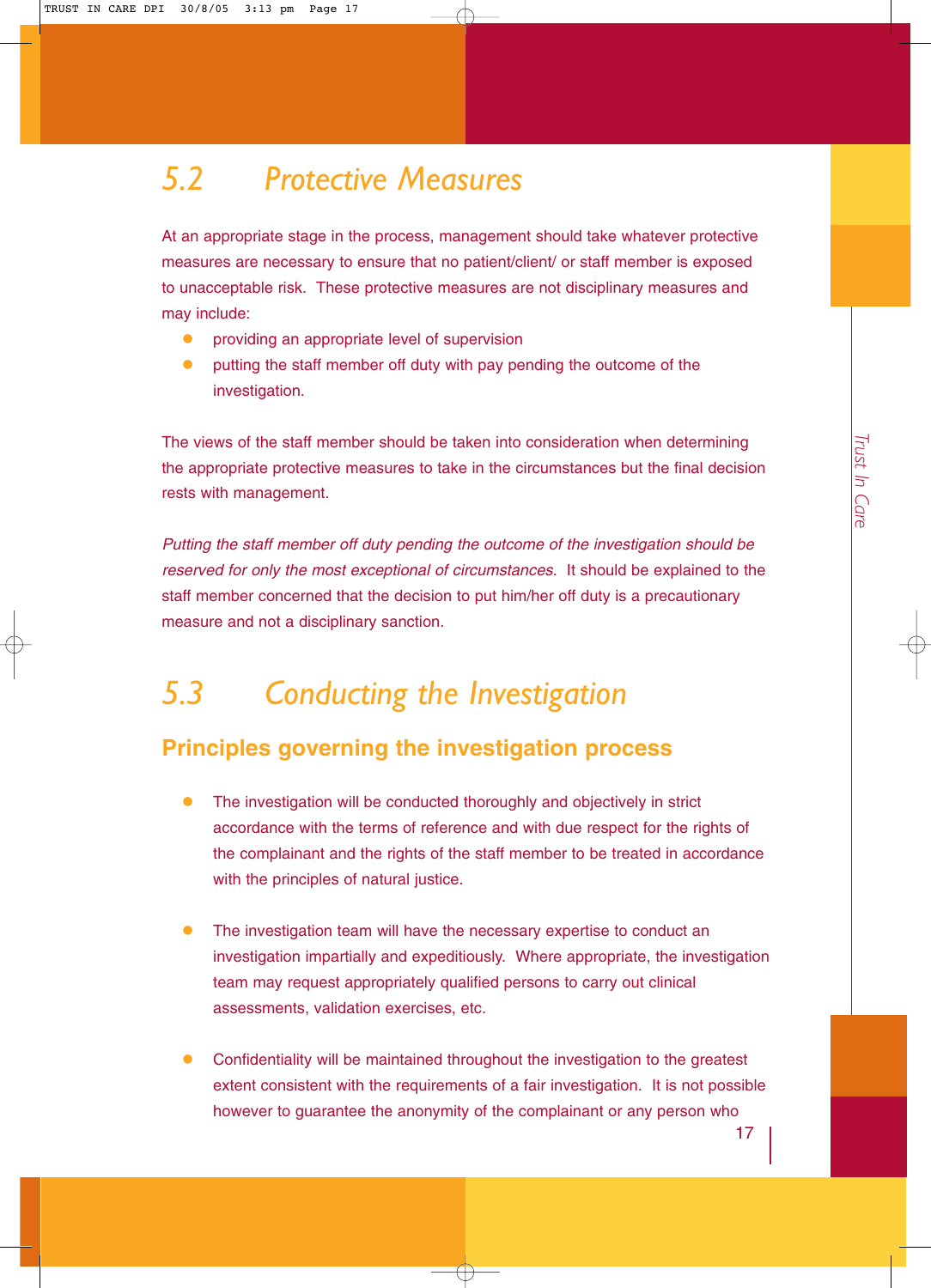*Trust In Care*

rust In Care

participates in the investigation.

- A written record will be kept of all meetings and treated in the strictest confidence.
- The investigation team may interview any person who they feel can assist with the investigation. Staff are obliged to co-operate fully with the investigation process and will be fully supported throughout the process.
- Staff who participate in the investigation process will be required to respect the privacy of the parties involved by refraining from discussing the matter with other work colleagues or persons outside the organisation.
- It will be considered a disciplinary offence to intimidate or exert pressure on any person who may be required to attend as a witness or to attempt to obstruct the investigation process in any way.

#### **Steps in conducting the Investigation**

- The investigation will be conducted by the designated person(s) agreed between the parties.
- The investigation will be governed by clear terms of reference based on the written complaint and any other matters relevant to the complaint. The terms of reference shall specify the following:
	- ◆ The investigation will be conducted in accordance with the Trust in Care Policy;
	- The timescale within which the investigation will be completed;
	- The investigation team may set time limits for completion of various stages of the procedure to ensure the overall timescale is adhered to;
	- Scope of the investigation i.e. the investigation team will determine whether or not the complaint has been upheld and may make recommendations (other than disciplinary sanction) where appropriate;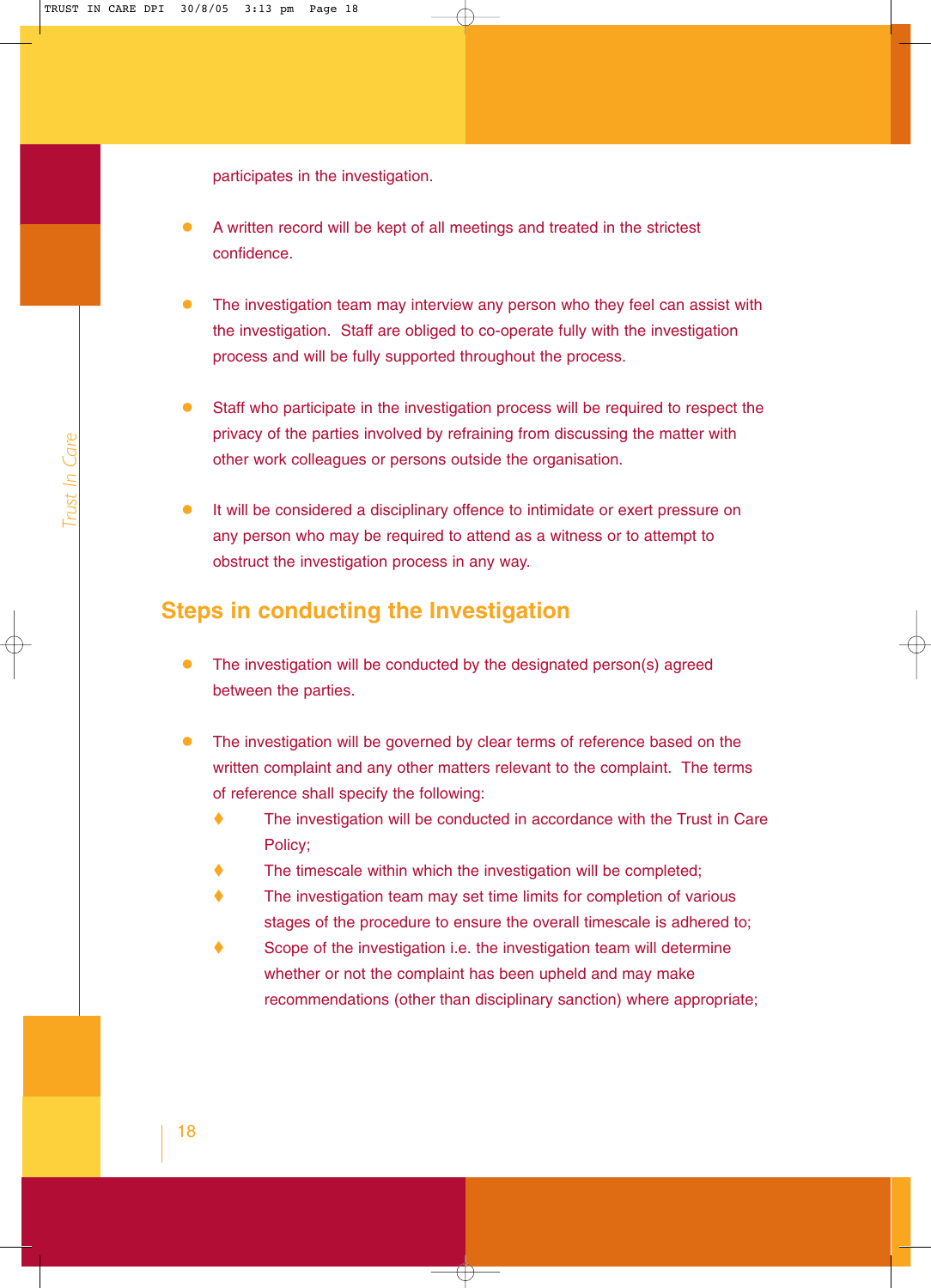- ◆ The staff member against whom the complaint is made will be advised of the right to representation and given copies of all relevant documentation prior to and during the investigation process, i.e.
	- □ Complaint
	- $\Box$  Witness statements (if any)
- The investigation team will interview any witnesses and other relevant persons. Confidentiality will be maintained as far as practicable.
- Persons may be required to attend further meetings to respond to new evidence or provide clarification on any of the issues raised.
- The investigation team will form preliminary conclusions based on the evidence gathered in the course of the investigation and invite any person adversely affected by these conclusions to provide additional information or challenge any aspect of the evidence.
- On completion of the investigation, the investigation team will form its final conclusions based on the balance of probabilities and submit a written report of its findings and recommendations to senior management.
- The staff member against whom the complaint is made will be given a copy of the investigation report and an opportunity to comment before any action is decided upon by management.

If the complaint is upheld, the matter will be referred to the chief executive officer (or equivalent) or designated manager who is empowered to take disciplinary action up to and including dismissal. $2$ 

<sup>2</sup><br>Persons who are authorised to make decisions regarding disciplinary action are not precluded from participating on the investigation team.

19

*Trust In Care*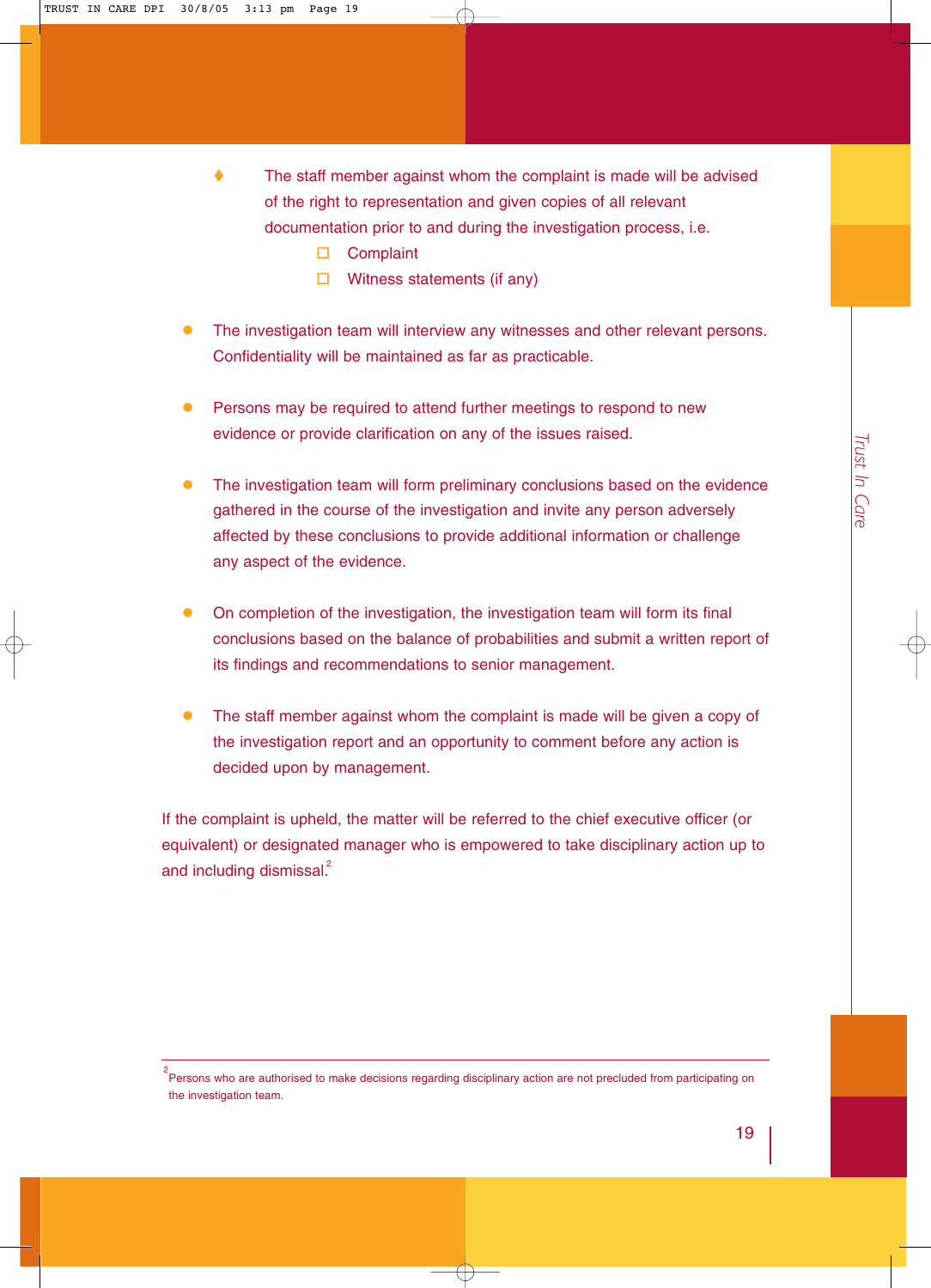*Trust In Care*

Frust In Care

### *5.4 Informing Relatives/Guardians*

Where appropriate\*, the patient/client's immediate relatives or guardian should be notified by an appropriate member of management as soon as practicable and advised that an investigation into the allegation is being carried out. The identity of the staff member against whom the allegation is made must not be disclosed at this stage. The relatives/guardian should also be assured that the patient/client has received appropriate support or treatment and that appropriate measures have been taken to ensure that no patient/client is at risk.

**\*Some patients/clients may not wish to have the matter reported to their relatives/guardian.**

Where appropriate patients/clients should be offered the support of an advocate to act on their behalf if they wish.

#### Anonymous Allegations

Anonymous allegations on their own cannot lead to a formal investigation as there is always the possibility that they are vexatious. Notwithstanding the fact that anonymous allegations cannot be the subject of a formal investigation unless there is supporting evidence, management should assure themselves that the systems in place are robust and the welfare of patients/clients is not at risk.

#### Reporting to Professional Bodies

Where a complaint has been fully investigated and evidence exists that professional misconduct may have taken place, the employee should be reported to the body or bodies responsible for professional regulation, e.g. the Medical Council (in the case of doctors) and An Bord Altranais (in the case of nurses) and other registration bodies when established.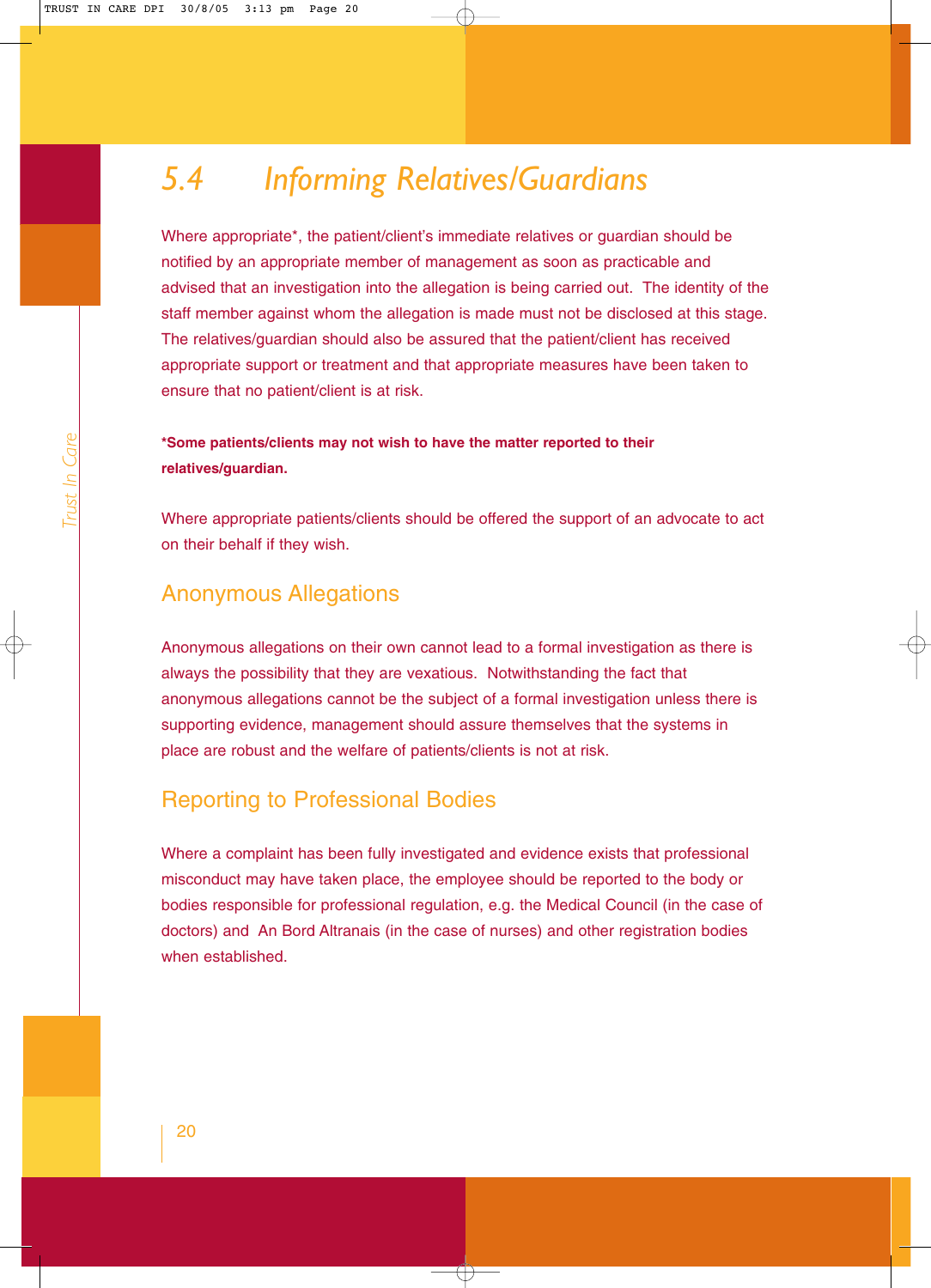## *Follow-on Action* 6

## *6.1 Abuse has occured*

- The patient/client who has been the victim of the abuse and, where appropriate, his/her family should be provided with assistance and counselling to ensure their full recovery from the trauma suffered as a result of the incident.
- Where the abuse is found to have occurred, this can have an adverse effect on staff morale. Assistance should be made available to staff who have been affected by the allegation to help them to come to terms with what has happened and to restore a normal working environment.
- The staff member should be advised of what will happen next and his/her right to due process.
- A review of systems should be carried out where deficiencies have been identified.

### *6.2 Abuse has not occured*

- Where the complaint is not upheld, management should ensure that the reputation and career prospects of the staff member concerned are not adversely affected by reason of the complaint having been brought against him/her. The staff member should be offered counselling and any other support necessary to restore his/her confidence and morale.
- The staff member who made the complaint should be reassured that management appreciates that the complaint was made in good faith.

21

*Trust In Care*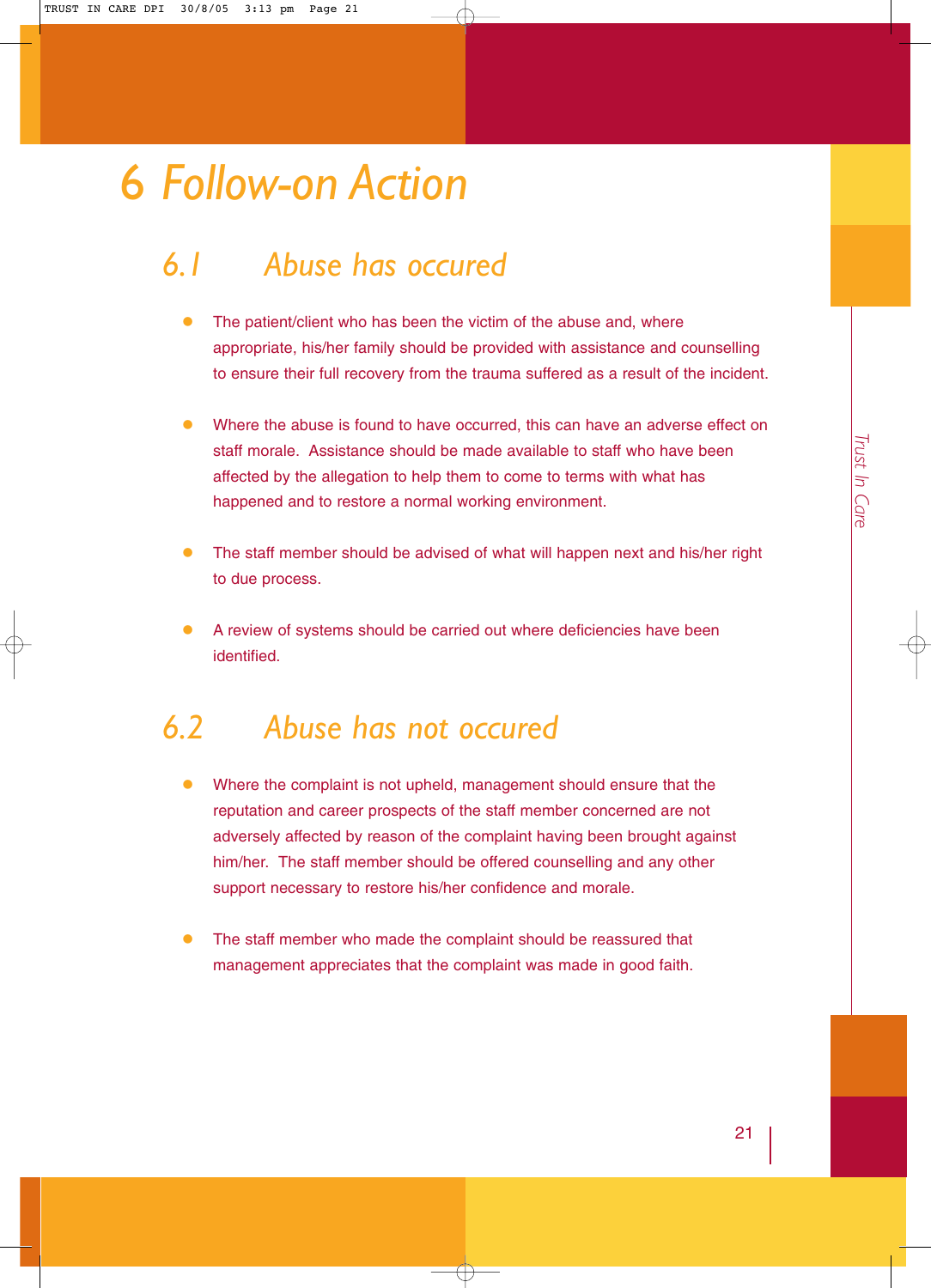- A review of systems should be carried out where deficiencies have been identified.
- Where it is found that a report of abuse was brought maliciously, the staff member who made the complaint should be dealt with under the disciplinary procedure.

 $\overline{\bigoplus}$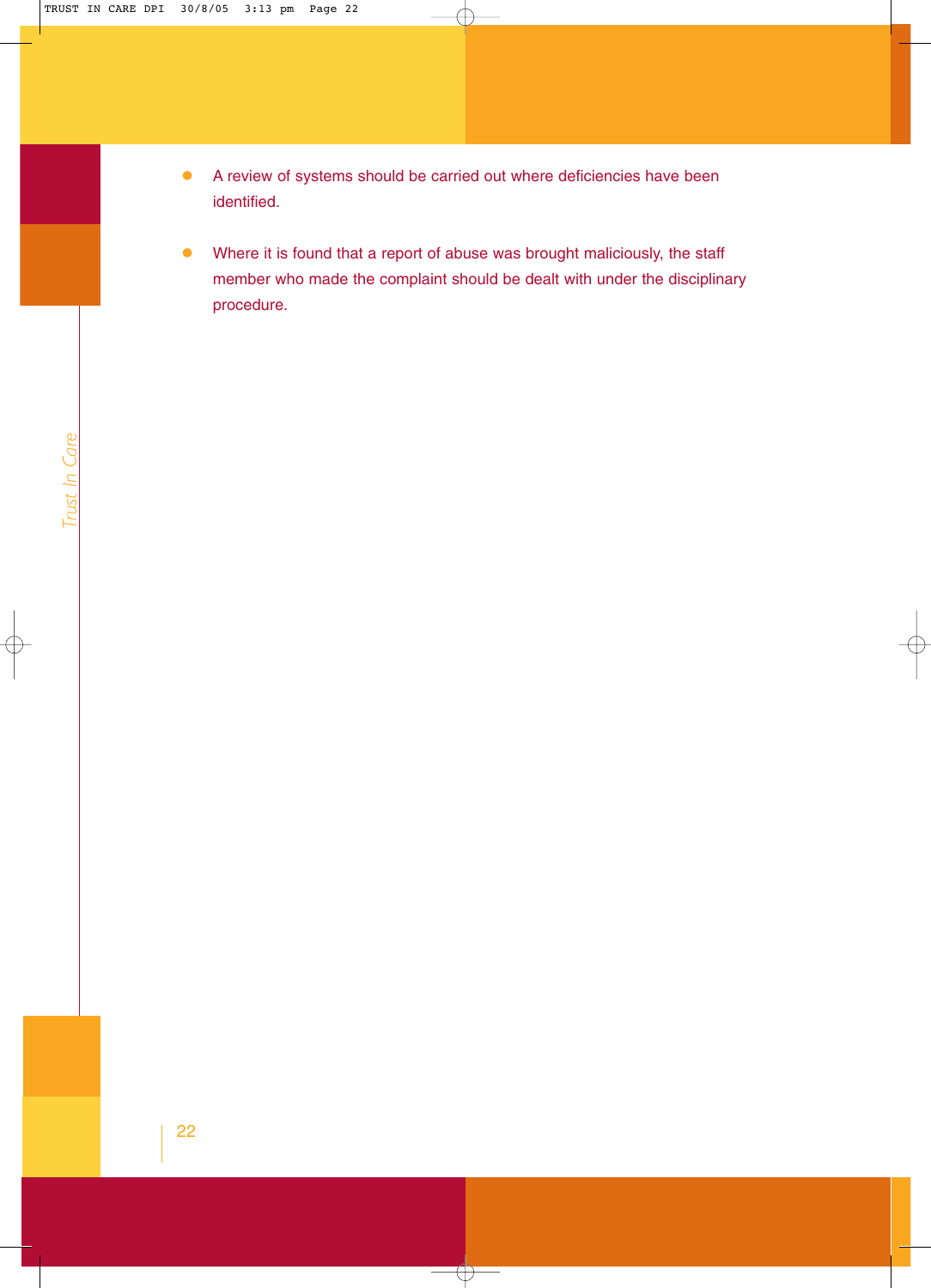## *Informing An Garda Siochana* 7

Even where the alleged abuse could potentially constitute a criminal offence, the health care agency must conduct an internal investigation into the allegation and take appropriate action in the context of the employer/employee relationship.

Where there are reasonable grounds to suspect that a criminal act has been committed, the matter must be reported immediately to the gardai. Where the gardai are notified, the agency may conduct its own independent investigation in parallel with the criminal investigation.

If the staff member refuses to co-operate with the internal investigation pending the outcome of criminal proceedings, this should not necessarily deter the agency from proceeding with its investigation. The staff member should be advised that if s/he is not prepared to co-operate with the internal investigation, the agency may have to form its conclusions on the basis of the information available and then proceed to take appropriate action (which could include dismissal) (Appendix 4).

It should be noted that an allegation of abuse against an employee is an employment matter which must be investigated by the agency itself. The standard of proof required in criminal proceedings ("beyond reasonable doubt") is higher than that required in investigations carried out by health care agencies in the context of the employer-employee relationship. The health care agency must be satisfied "on the balance of probabilities" that the alleged abuse occurred but does not have to prove the case beyond all reasonable doubt. In other words, the agency must form a reasonable belief that the employee committed the alleged abuse and take disciplinary action accordingly (Appendix 5).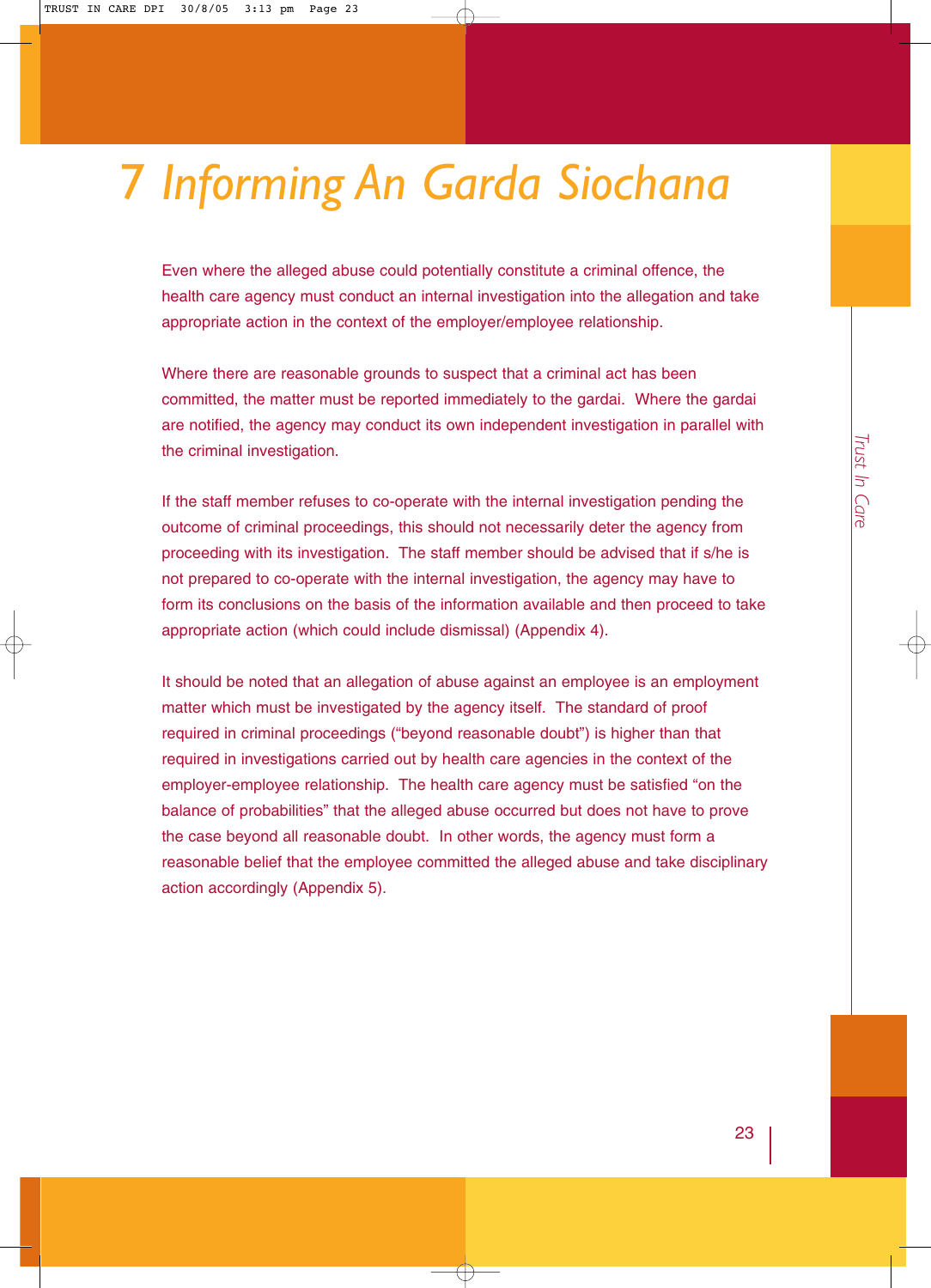### Appendix 1 Definition of 'Reasonably Practicable'

The extent of an obligation which is said to require an employer to take reasonably practicable measures has been explored by the courts, particularly in the context of occupational health and safety law.

For example, in *Boyle –v– Marathon Petroleum (Ireland) Ltd.* [1999] 2 IR 460, the Supreme Court held that reasonable practicability creates a duty that "is more extensive than the common law duty that devolves on employers to exercise reasonable care in various respects as regards their employees. It is an obligation to take all practicable steps. That seems to me to involve more than that they should respond that they, as employers, did all that was reasonably to be expected of them in a particular situation." (Mr Justice O'Flaherty)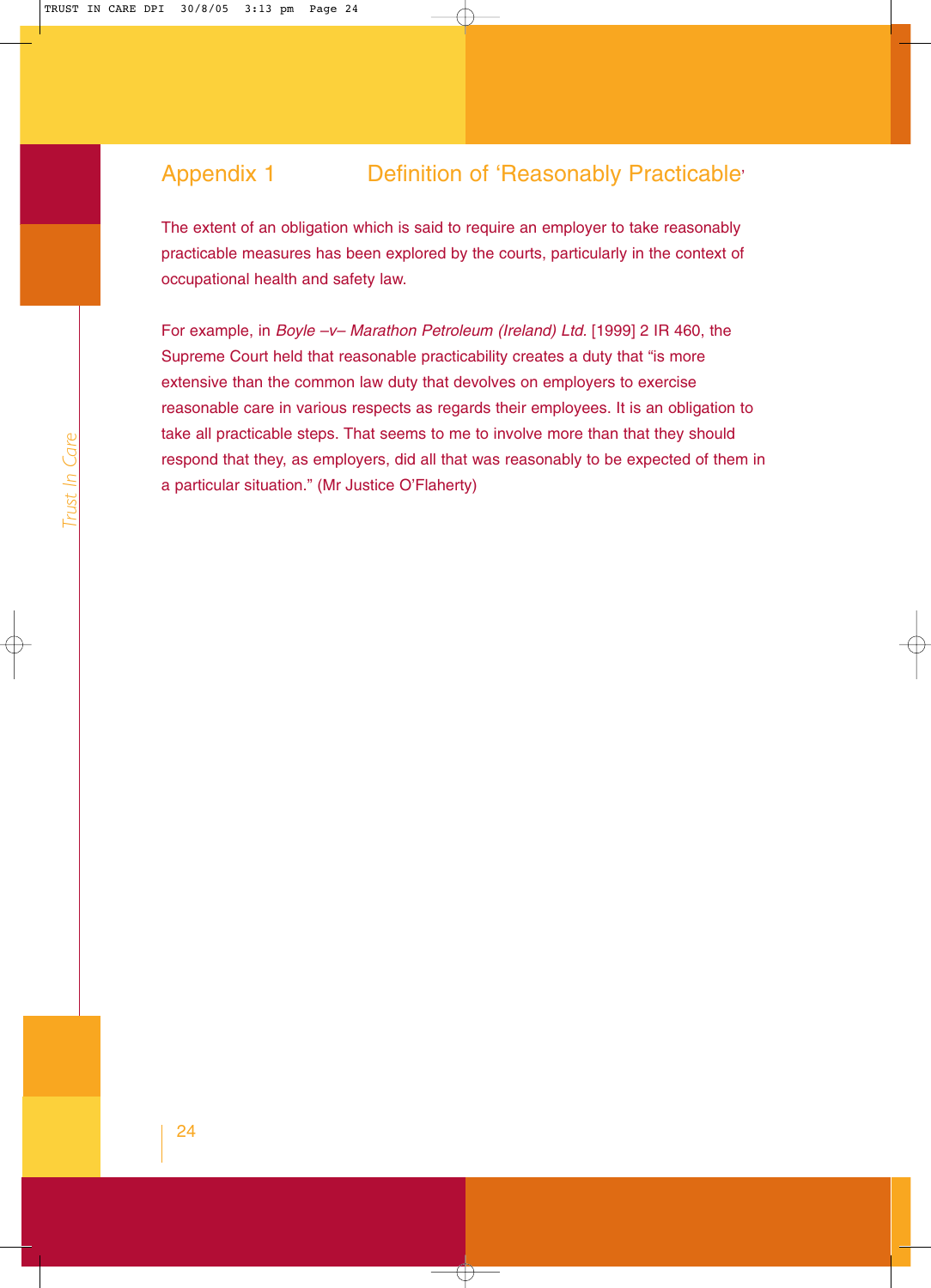#### Appendix 2 Definition of Abuse

The following is a template which employers can use to assist them in drawing up definitions and examples which are relevant to their organisation. *It should be noted that the examples given are for illustrative purposes and are not definitive. It should also be borne in mind that some forms of abuse may not be easily categorised.*

#### *Neglect*

Neglect may include an act or omission, where a patient/client is routinely deprived of food, clothing, entitlements, warmth, hygiene, intellectual stimulation, supervision and safety, attention from staff.

#### *Emotional/Psychological Abuse*

Emotional abuse may arise in the relationship between a staff member and a patient/client . It is a consequence of the patient/client's needs for affection, approval, consistency and security not being met. Examples of emotional abuse may include:

- (i) persistent criticism, sarcasm, hostility or blaming;
- (ii) unresponsiveness;
- (iii) failure to show interest in, or provide appropriate opportunities for, a client/resident's cognitive and emotional development or need for social interaction;
- (iv) use of unreasonable disciplinary measures or restraint;
- (v) disrespect for differences based on social class, gender, race, culture, disability, religion, sexual orientation or membership of the Traveller Community.

*These examples are not exhaustive*

#### *Physical abuse*

Physical abuse is any form of non-accidental injury that causes harm or could cause harm to a patient/client. It may involve:

- (i) hitting, shaking, slapping, burning or biting;
- (ii) deliberate poisoning;
- (iii) giving inappropriate medication, alcohol or illegal substances;
- (iv) suffocation;

*Trust In Care*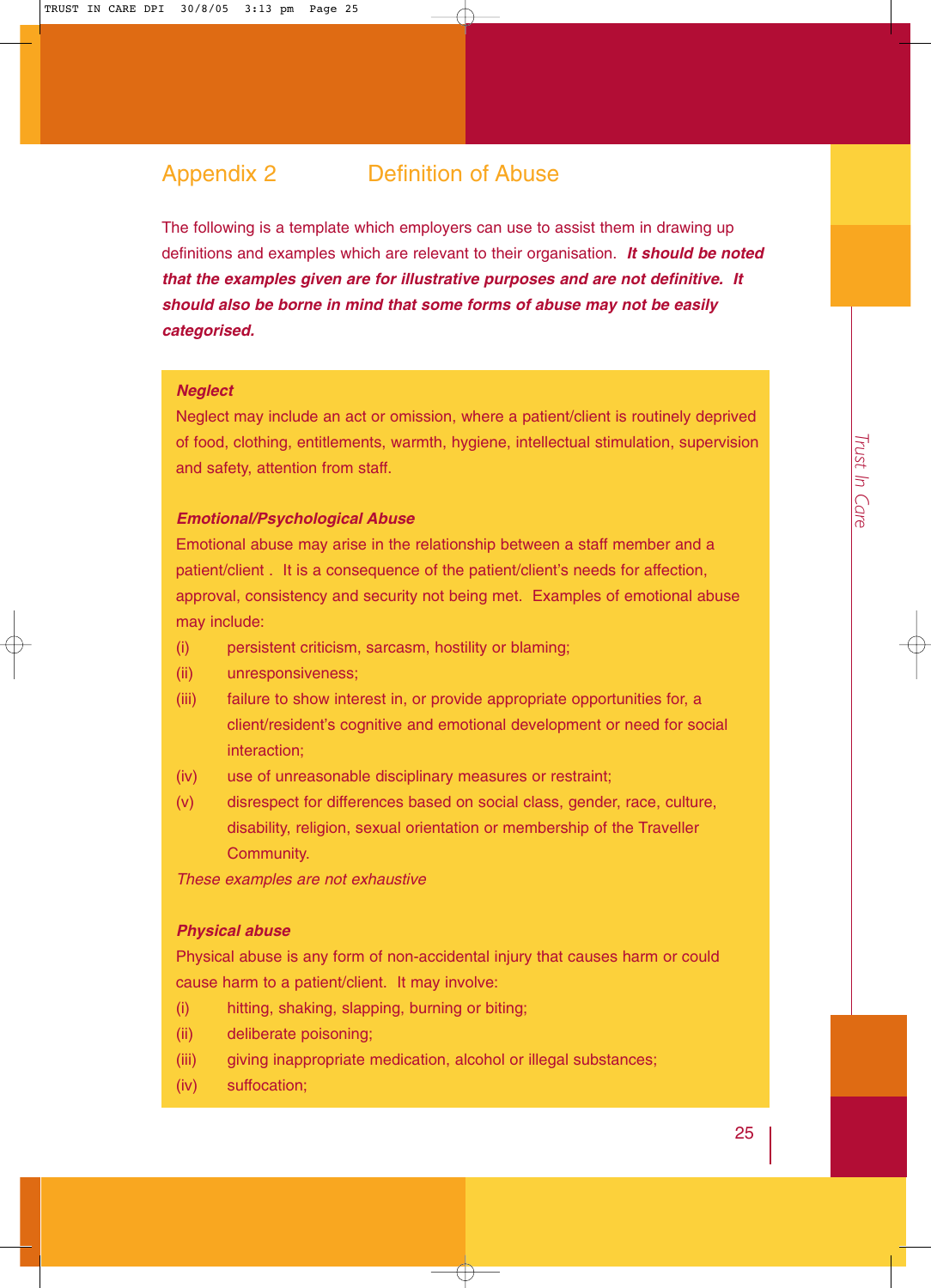(v) the use of excessive force in delivering personal care e.g. dressing, bathing, administering medication.

*These examples are not exhaustive*

#### *Sexual abuse*

Sexual abuse occurs when a patient/client is used by a staff member for his/her gratification or sexual arousal. Examples of sexual abuse include:

- (i) intentional touching, fondling or molesting;
- (ii) inappropriate and sexually explicit conversations or remarks;
- (ii) exposure of the sexual organs or any sexual act intentionally performed in the presence of the patient/client;
- (iii) exposure to pornography or other sexually explicit and inappropriate material;
- (iv) sexual assault;
- (v) sexual exploitation of a child or vulnerable adult, including any behaviours, gestures or expressions that may be interpreted as being seductive or sexually demeaning to a patient/client;
- (vi) consensual sexual activity between a staff member and a child under 17 years;
- (vii) consensual sexual activity between a staff member and a vulnerable adult. *These examples are not exhaustive.*

 $\oplus$ 

26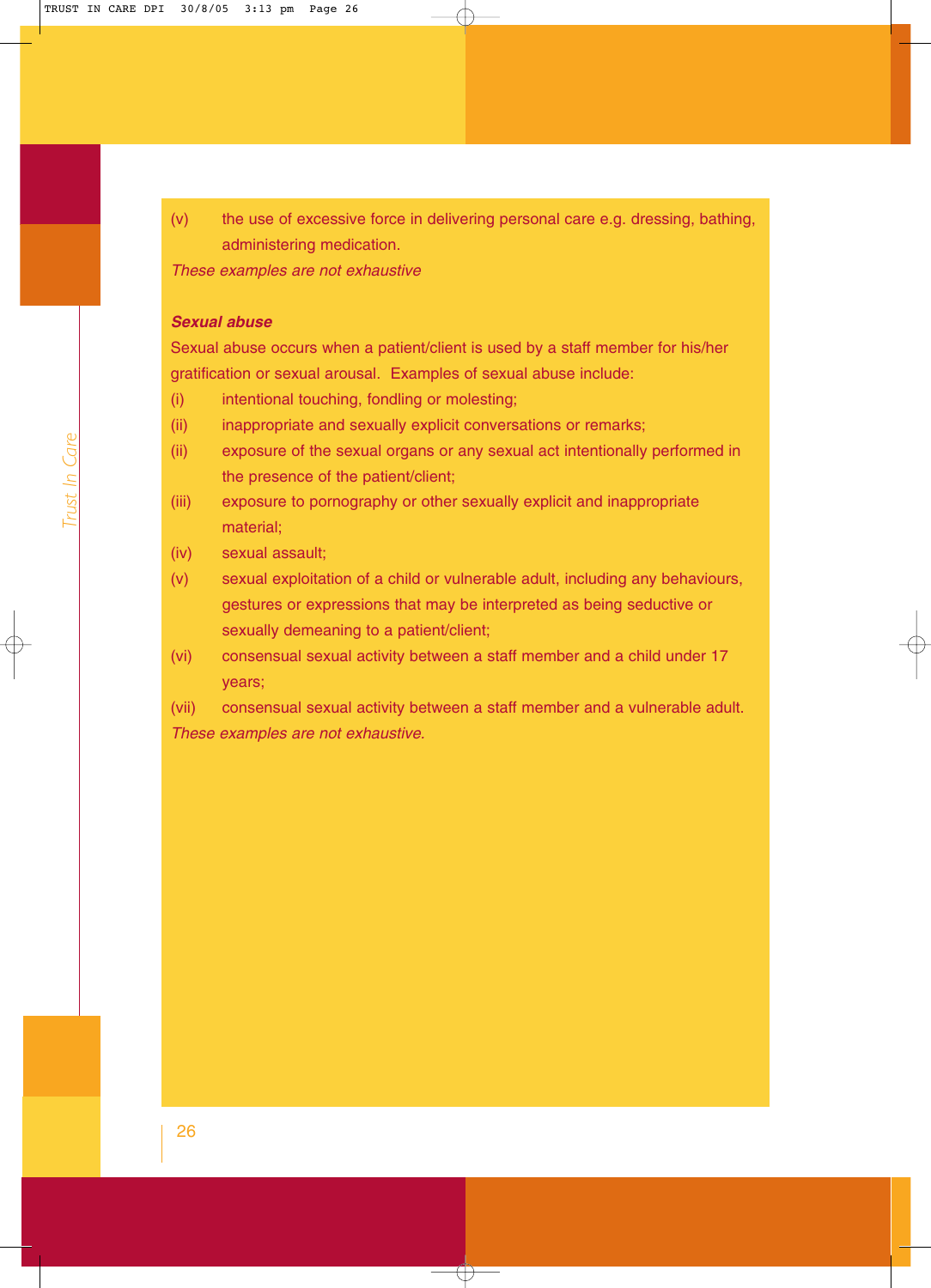#### Appendix 3 The Defence of Qualified Privilege

The Common Law provides a defence, in particular circumstances, to individuals who make verbal or written statements of a kind which could expose their author to a claim of defamation if such statements were made in different circumstances. The defence exists in recognition of the fact that there are circumstances in which individuals have to be able to speak freely without fear of adverse legal consequences.

In general, the privilege covers situations where the maker of the statement has a duty to speak or is obliged to protect some interest. The duty in question does not have to be a strictly legal one: a moral or social duty to make the statement or report is sufficient. The recipient of the statement must have a corresponding duty to receive the statement. The defence only applies where the individual who makes the statement is not motivated by malice in making his statement.

In circumstances where an individual has a duty to speak and does so without malice, he can be assured that the defence of qualified privilege will protect him from any defamation claim to which his statement could possibly give rise. The defence will apply, for example, when an employee reports to his line manager (or HR manager or some specially designated person), his bona fide suspicion that a fellow employee may have committed an act of abuse in the course of the latter's employment.

27

*Trust In Care*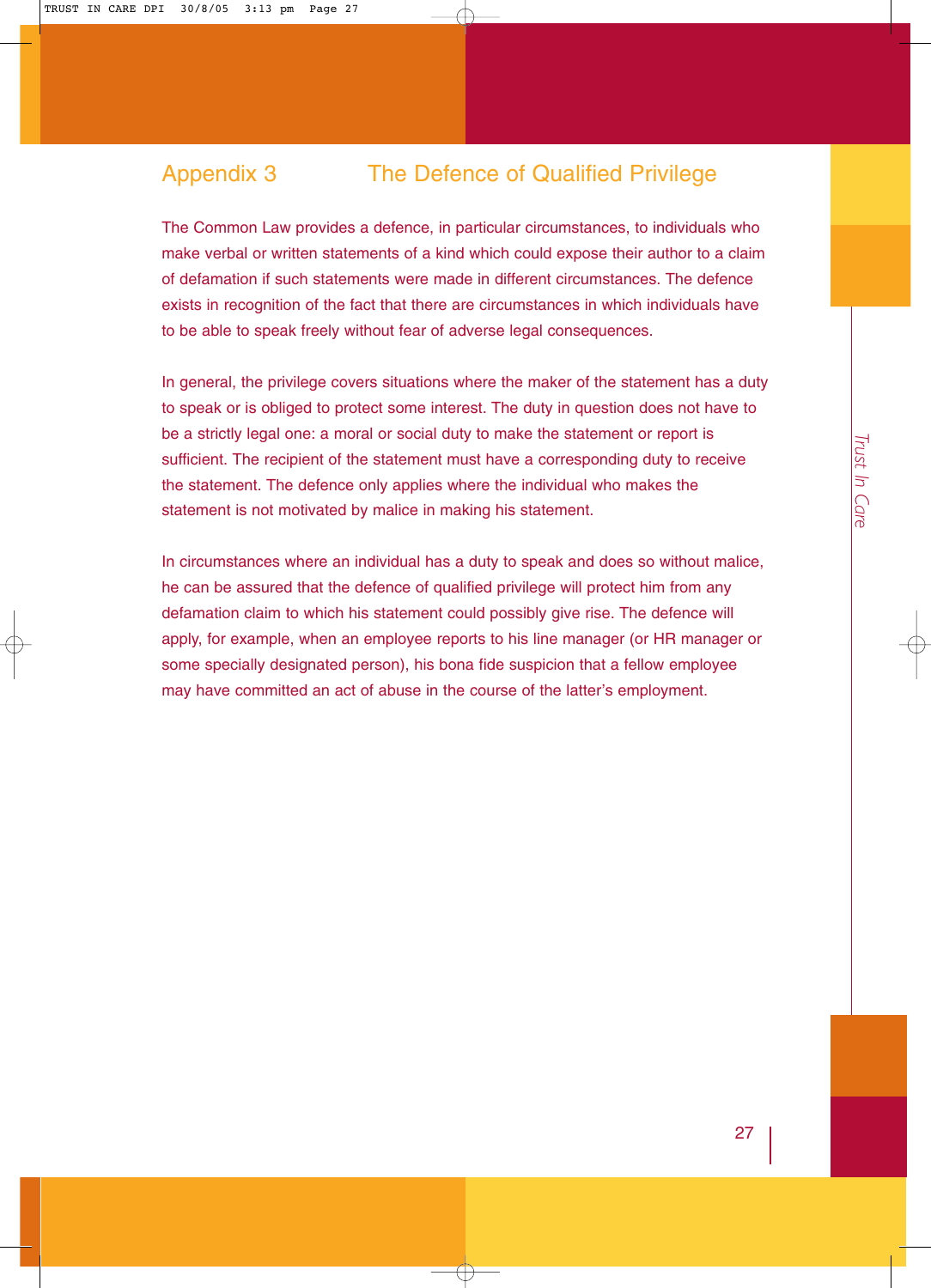#### Appendix 4 **Employee's Right to Silence?**

*Does an employee who is the subject of investigative/disciplinary proceedings instigated by the employer have a right to silence in the context of such proceedings?*

This question has been answered in the negative by Barrington J on behalf of the Supreme Court in his judgment in Mooney v An Post [1988] 4 IR 288. The plaintiff in the case, who was a postman, had been tried and acquitted on a criminal charge of interfering with the postal service. Thereafter, the employer attempted to conduct a disciplinary inquiry into the said complaints. However, the plaintiff refused to cooperate with the employer's efforts in this regard. The employer proceeded with the dismissal and the plaintiff subsequently challenged the employer's decision.

The Supreme Court, in holding against the plaintiff, distinguished between the position of a defendant in criminal proceedings and that of a person who is the subject of disciplinary or investigative proceedings being carried out by his employer. The latter proceedings are civil rather than criminal in nature. Furthermore, the Court argued, the right to silence applies only in the context of criminal proceedings but does not carry over to civil proceedings:

*"It is important to emphasise that the dismissal proceedings were not criminal proceedings and it was not sufficient for a person in the position of the plaintiff simply to fold his arms and say:-*

#### *"I'm not guilty. You prove it."*

*To attempt to introduce the procedures of a criminal trial into an essentially civil proceeding serves only to create confusion."*

 $\oplus$ 

**Frust In Care** *Trust In Care*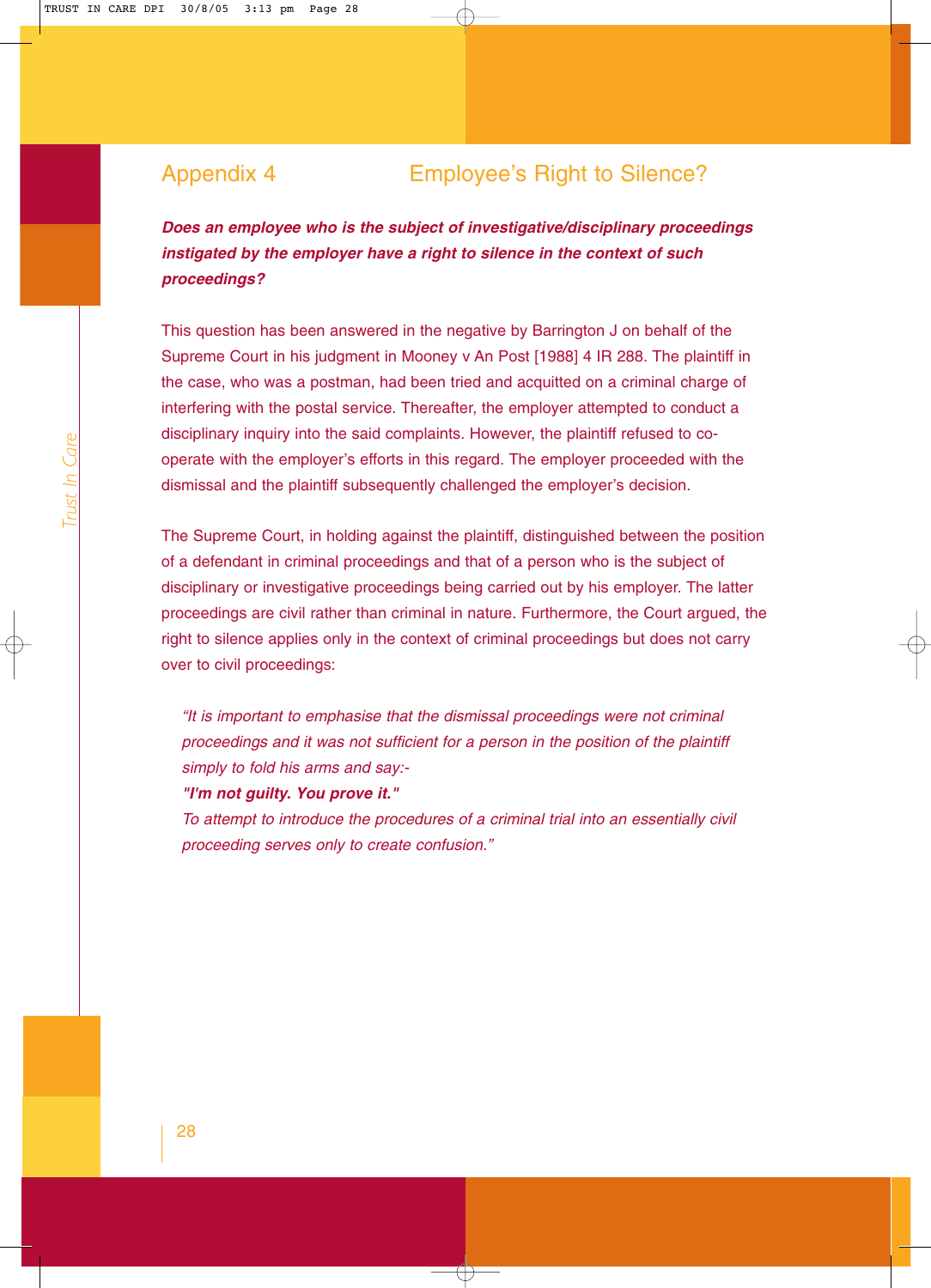#### Appendix 5

#### The Standard of Proof Applicable to Investigative and Other Proceedings in the Employment Context

The plaintiff in Georgopoulus v Beaumont Hospital [1998] 3IR 132 had been employed as a registrar in neurosurgery at Beaumont Hospital. Certain complaints were made against him arising out of the performance of his duties as a registrar. An investigation was conducted into those allegations and the plaintiff subsequently sought to challenge the decision arrived at by the investigators on the basis, inter alia, that the investigators had failed to substantiate the complaints against him 'beyond a reasonable doubt.'

Addressing the issue of the correct standard of proof to be applied by those charged with conducting such an investigation, the Supreme Court, per Hamilton CJ, held as follows:

*"The proceedings before the defendant were in the nature of civil proceedings and did not involve any allegations of criminal offences. The standard of proving a case beyond reasonable doubt is confined to criminal trials and has no application in proceedings of a civil nature.*

*It is true that the complaints against the plaintiff involved charges of great seriousness and with serious implications for the plaintiff's reputation. This does not, however, require that the facts upon which the allegations are based should be established beyond all reasonable doubt. They can be dealt with on "the balance of probabilities" bearing in mind that the degree of probability required should always be proportionate to the nature and gravity of the issue to be investigated.*

*I am satisfied that in inquiries, such as conducted in this case, the standard of proof to be applied is not the standard of proof required in a criminal case but is that applicable to all proceedings of a civil nature, namely, "the balance of probabilities" a standard which takes into account the nature and gravity of the issue to be investigated and decided."*

*Trust In Care*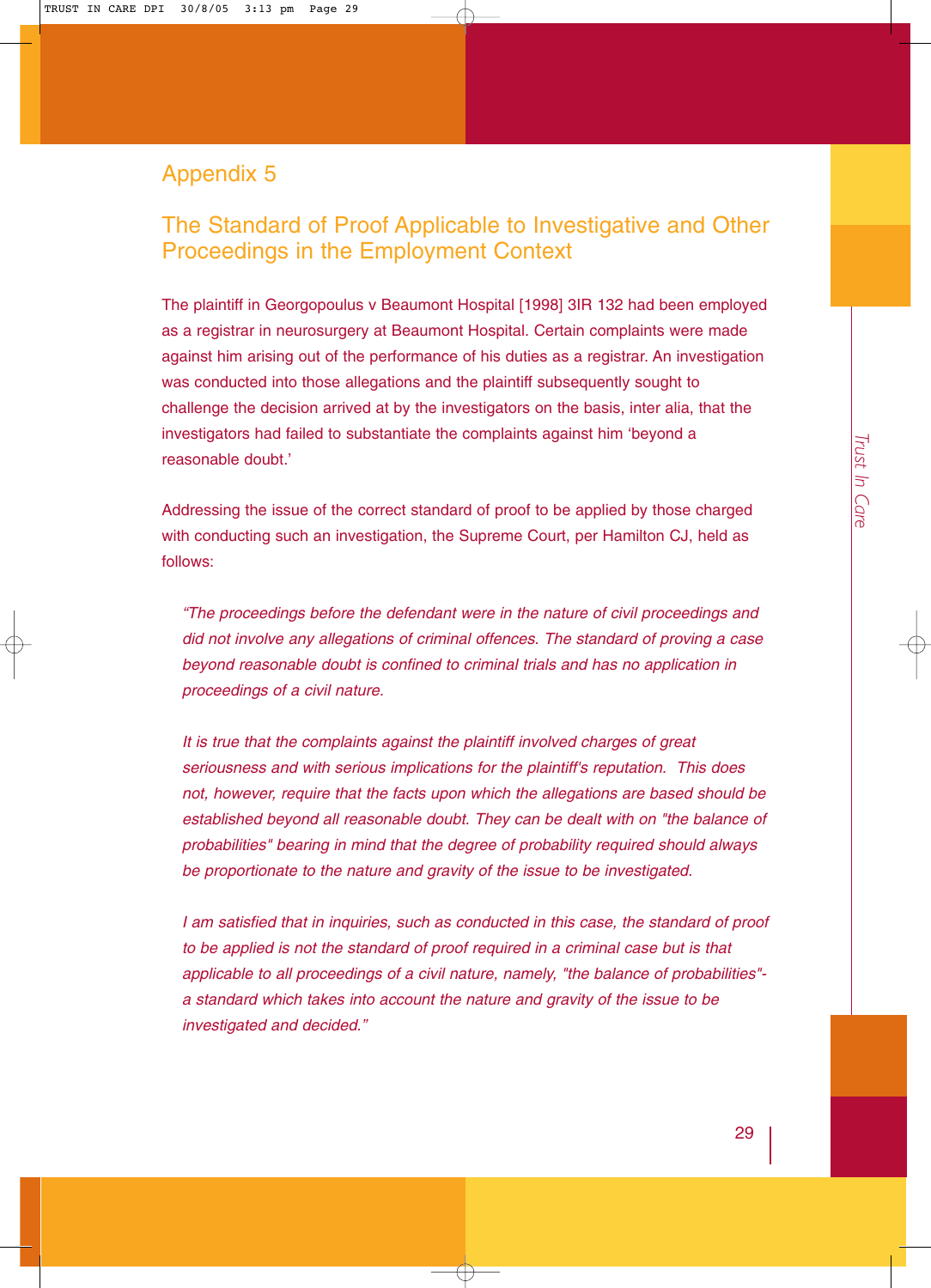### Appendix 6 Membership of the Working Group

The members of the Working Group are as follows:

| Dr Sean Conroy (Chairman)    | <b>HSE</b> - Western Area                      |
|------------------------------|------------------------------------------------|
| Mr James Conway              | <b>HSE</b> - Mid Western Area                  |
| <b>Ms Maura Donovan</b>      | <b>Stewarts Hospital</b>                       |
| Mr Alan Haugh                | <b>IBEC</b> (Legal Adviser)                    |
| <b>Ms Elva Gannon</b>        | HSE - Employer Representative Division         |
| <b>Ms Anna Killilea</b>      | HSE - Employer Representative Division         |
| Ms Denise O'Shea             | HSE - Employer Representative Division         |
| *Mr Barry O'Brien            | <b>HSE</b> - Southern Area                     |
| <b>Ms Cornelia Stuart</b>    | <b>HSE</b> - North Eastern Area                |
| Mr Rory Talbot               | <b>St Vincent's Hospital Fairview</b>          |
| <b>Ms Patricia Gilheaney</b> | <b>Mental Health Commission</b>                |
| Mr Joe Masterson             | <b>HSE</b> - Midland Area                      |
| <b>Ms Mary Crowe</b>         | <b>Mater Hospital</b>                          |
| *Mr Niall Byrne              | <b>Cheshire Ireland</b>                        |
| *Ms Jillian Sexton           | <b>National Federation of Voluntary Bodies</b> |
| Mr Oliver McDonagh           | <b>SIPTU</b>                                   |
| Mr Dave Hughes               | Irish Nurses Organisation (INO)                |
| <b>Ms Colette Mullins</b>    | Irish Nurses Organisation (INO)                |
| Mr Robbie Ryan               | <b>IMPACT</b>                                  |
| Mr Des Kavanagh              | <b>Psychiatric Nurses Association (PNA)</b>    |
| <b>Mr Seamus Murphy</b>      | <b>Psychiatric Nurses Association (PNA)</b>    |
| Mr P J Keating               | <b>IMPACT</b>                                  |
| Mr Stephen Quillinan         | <b>IMPACT</b>                                  |
| *Dr Kate Ganter              | Irish Medical Organisation (IMO)               |

\*Dr Kate Ganter and Mr Niall Byrne were invited to join the Working Group in June 2004 and Ms Jillian Sexton and Mr Barry O'Brien were invited to join in July 2004.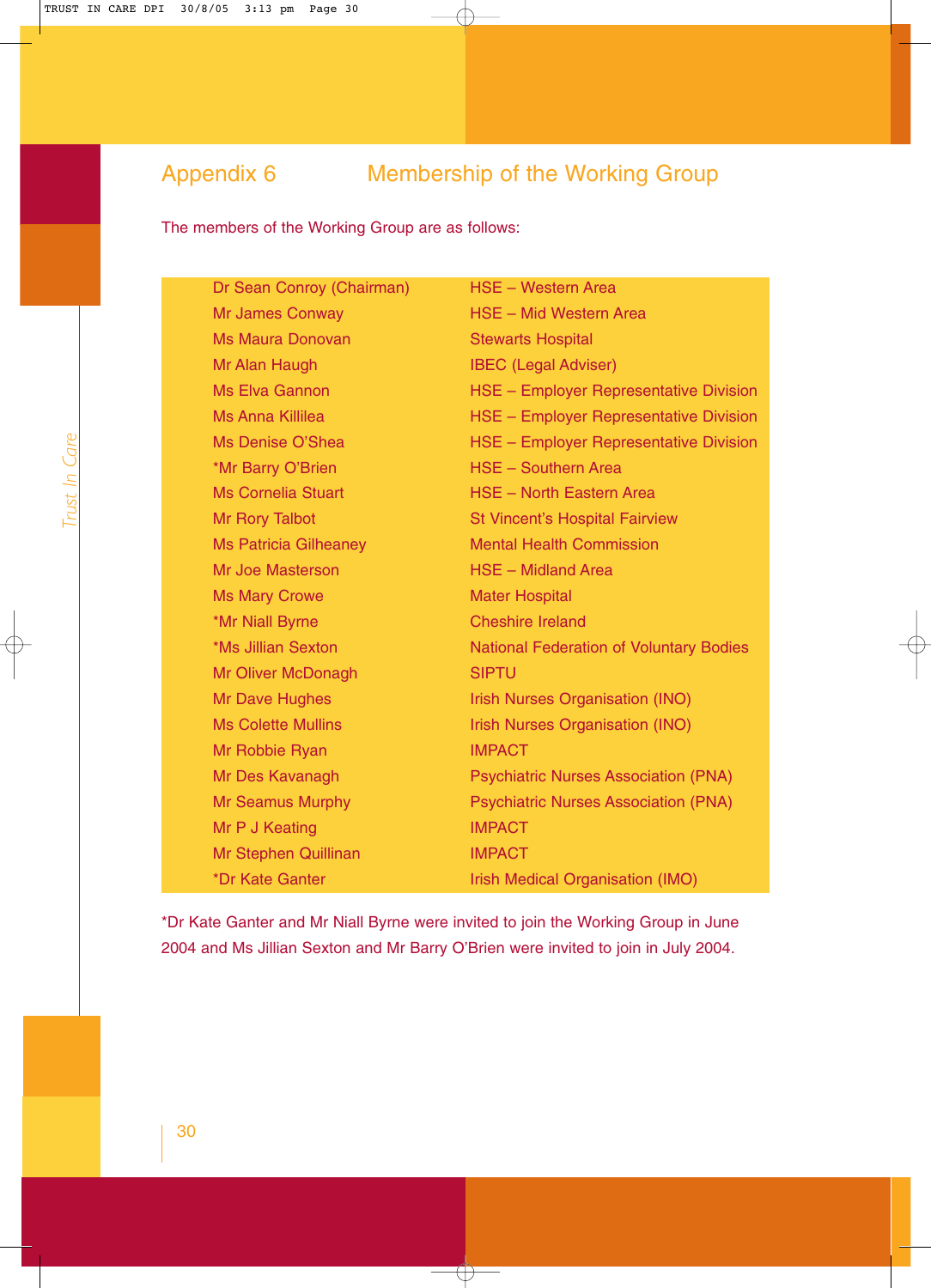$\bigoplus$ 

 $\overline{\bigoplus}$ 

# Trust In Care *Trust In Care*